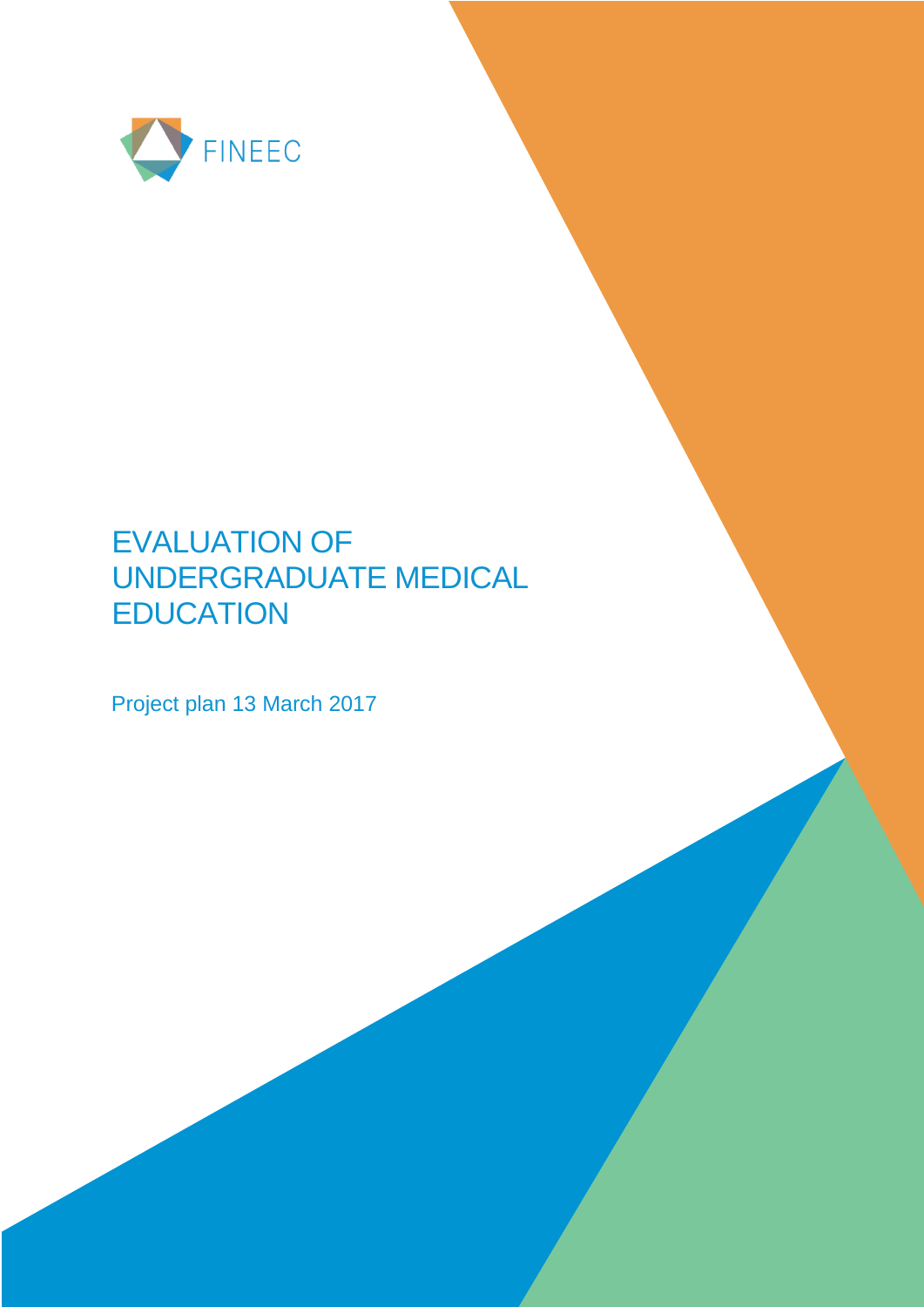## Contents

| 3. GRADUATES' EMPLOYMENT PROSPECTS AND CHANGES IN THE OPERATING ENVIRONMENT FOR MEDICAL |  |
|-----------------------------------------------------------------------------------------|--|
|                                                                                         |  |
|                                                                                         |  |
|                                                                                         |  |
|                                                                                         |  |
|                                                                                         |  |
|                                                                                         |  |
|                                                                                         |  |
|                                                                                         |  |
|                                                                                         |  |
|                                                                                         |  |
|                                                                                         |  |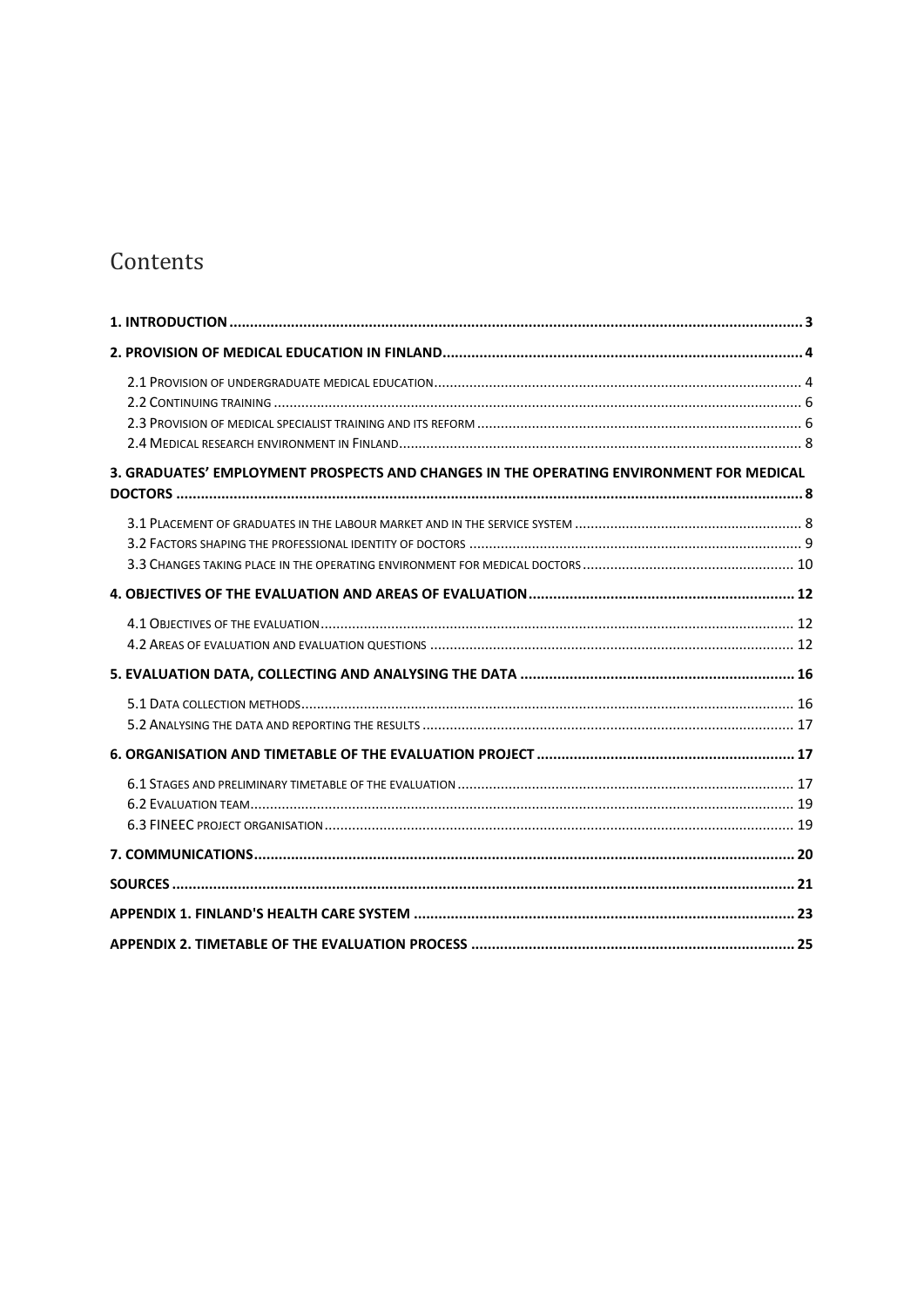## <span id="page-2-0"></span>1. Introduction

In May 2016, the Higher Education Evaluation Committee (HEEC), which is part of the Finnish Education Evaluation Centre (FINEEC), made a decision to carry out a nationwide evaluation of undergraduate medical education in Finland. The decision was made on the basis of a proposal submitted by the Ministry of Education and Culture. The evaluation will be carried out between 2017 and 2018. The evaluation will cover the degree programmes offered at Finnish universities that lead to the Licentiate Degree in Medicine. Programmes leading to the Licentiate Degree in Medicine are offered at five Finnish universities: the University of Helsinki, University of Eastern Finland, University of Oulu, University of Tampere and the University of Turku.

This project will be the first nationwide evaluation of undergraduate medical education in Finland. The evaluation will be carried out at a time when major changes are taking place in medical education and in the operating environment for medical doctors in Finland.

In October 2016, HEEC appointed a group tasked with the planning of the evaluation. The group's task was to prepare a proposal for the evaluation project plan to HEEC. The requirement was that the plan should lay out the objectives of the evaluation, the areas to be evaluated, the evaluation questions, the evaluation methods and a preliminary timetable for the project. The composition of the planning group was as follows:

**Katrina Nordström**, Professor, Aalto University, Member of HEEC (Chair) **Teppo Heikkilä**, Senior Medical Officer, Ministry of Social Affairs and Health **Henni Hiltunen**, Medical student, Finnish Medical Students' Association **Jussi Huttunen**, Professor Emeritus, Duodecim **RIsto Huupponen**, Vice-Dean, Professor, University of Turku **Jyrki Mäkelä**, Professor, University of Oulu **Tiina Paunio**, Vice-Dean, Professor, University of Helsinki **Jukka Pelkonen**, Head of Department, Professor, University of Eastern Finland **Kati Hakkarainen**, Director of Education, University of Tampere.

**Kirsi Hiltunen**, who served as the evaluation project manager, and **Hannele Seppälä**, evaluation expert, from FINEEC supported the work of the planning group (Seppälä from 2 January 2017).

The planning group held four meetings between November 2016 and March 2017 and prepared this project plan for HEEC. During the preparation of the project plan, the planning group consulted the Finnish Medical Association on issues concerning the research material in possession of the association and its projects.

At the start of the planning stage (September 2016) the universities and stakeholders were provided with information about the launch of the planning process. Each of the universities providing medical education were also asked to appoint an evaluation contact person who would be responsible for project-related communications and collection of information at the university during the evaluation and for other evaluation-related practicalities at the university. Each university was also asked to appoint a representative to the planning group, which means that all units providing medical education in Finland were represented in the planning group. By engaging all units in the evaluation planning process, HEEC wanted to ensure that the units would be able to use the evaluation results in the development of their medical education and thus also strengthen the impact of the evaluation.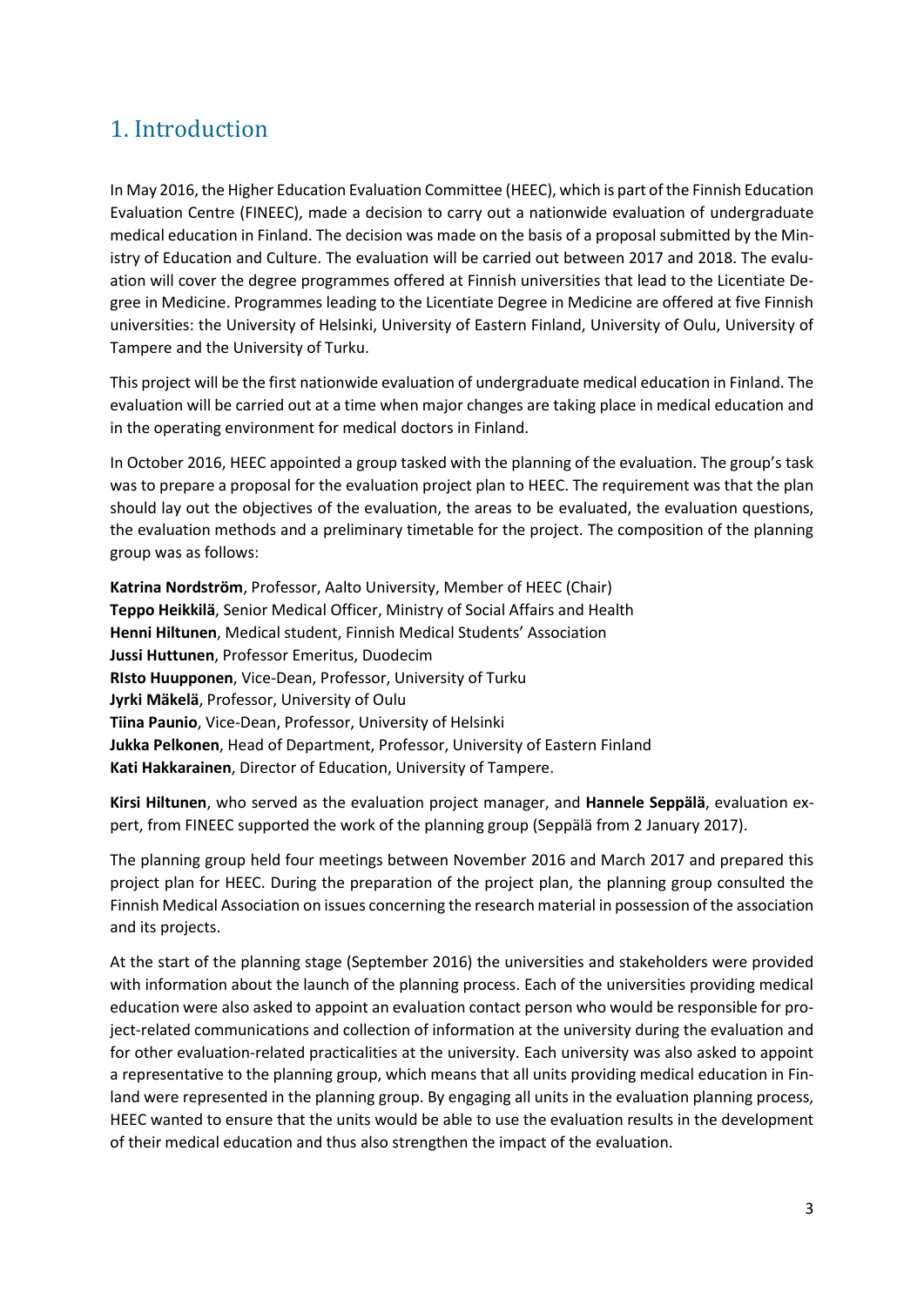The project planning and implementation will be organised in two stages. In spring 2017, HEEC will appoint an international evaluation team to carry out the evaluation.

The provision and operating environment for medical education in Finland, placement of graduates in the labour market and the changes taking place in the operating environment for Finnish medical professionals are described in sections 2 and 3 of the project plan. The objectives of the evaluation, areas to be evaluated and the evaluation data are described in sections 4 and 5, and the organisation and timetable of the evaluation project and project-related communications are described in sections 6 and 7.

## <span id="page-3-0"></span>2. Provision of medical education in Finland

### <span id="page-3-1"></span>2.1 Provision of undergraduate medical education

 $\overline{\phantom{a}}$ 

Medical education is provided at five Finnish universities: the University of Helsinki, University of Eastern Finland, University of Oulu, University of Tampere and the University of Turku. For the students, the purpose of their undergraduate medical training leading to the Licentiate Degree in Medicine is to obtain the right to practice medicine as a licensed doctor. The degree is a higher university degree and provisions on its overall objectives and structure and the studies required for the degree are contained in the Government Decree on University Degrees (794/2004)<sup>1</sup>. As self-governing entities, Finnish universities have extensive powers to decide on the content of their training and on the organisation of their teaching. No unified nationwide learning objectives have been specified for the training.

In the medical sector, a university may provide the training leading to a higher university degree so that it does not include a lower university degree. The scope of the studies required for a Licentiate Degree in Medicine are 360 ECTS credits if the university provides the training leading to a higher university degree so that it does not include a lower university degree. The university must provide training so that the student can complete the studies in six academic years when studying on a full-time basis. The studies include a practical training period. Each unit providing medical education is linked with a university hospital where most of the clinical teaching provided as part of the medical education takes place.

The Faculty of Medicine of the University of Helsinki is the only place in Finland with a Swedish-speaking study line for medical education. The number of students admitted to the Swedish-speaking study line accounts for a maximum of five per cent of the students admitted to medical education. About half of the teaching in this line is in Swedish. Finnish-language students that have passed a Swedishlanguage test may also be admitted to the study line.

Student admission and student selection procedures are at the discretion of the individual universities. Each applicant to a programme for a Licentiate Degree in Medicine has taken part in an entrance test,

<sup>1</sup> Council Directive 93/16/EEC to facilitate the free movement of doctors and the mutual recognition of their diplomas, certificates and other evidence of formal qualifications must also be observed in the provision of the training leading to the Licentiate Degree in Medicine.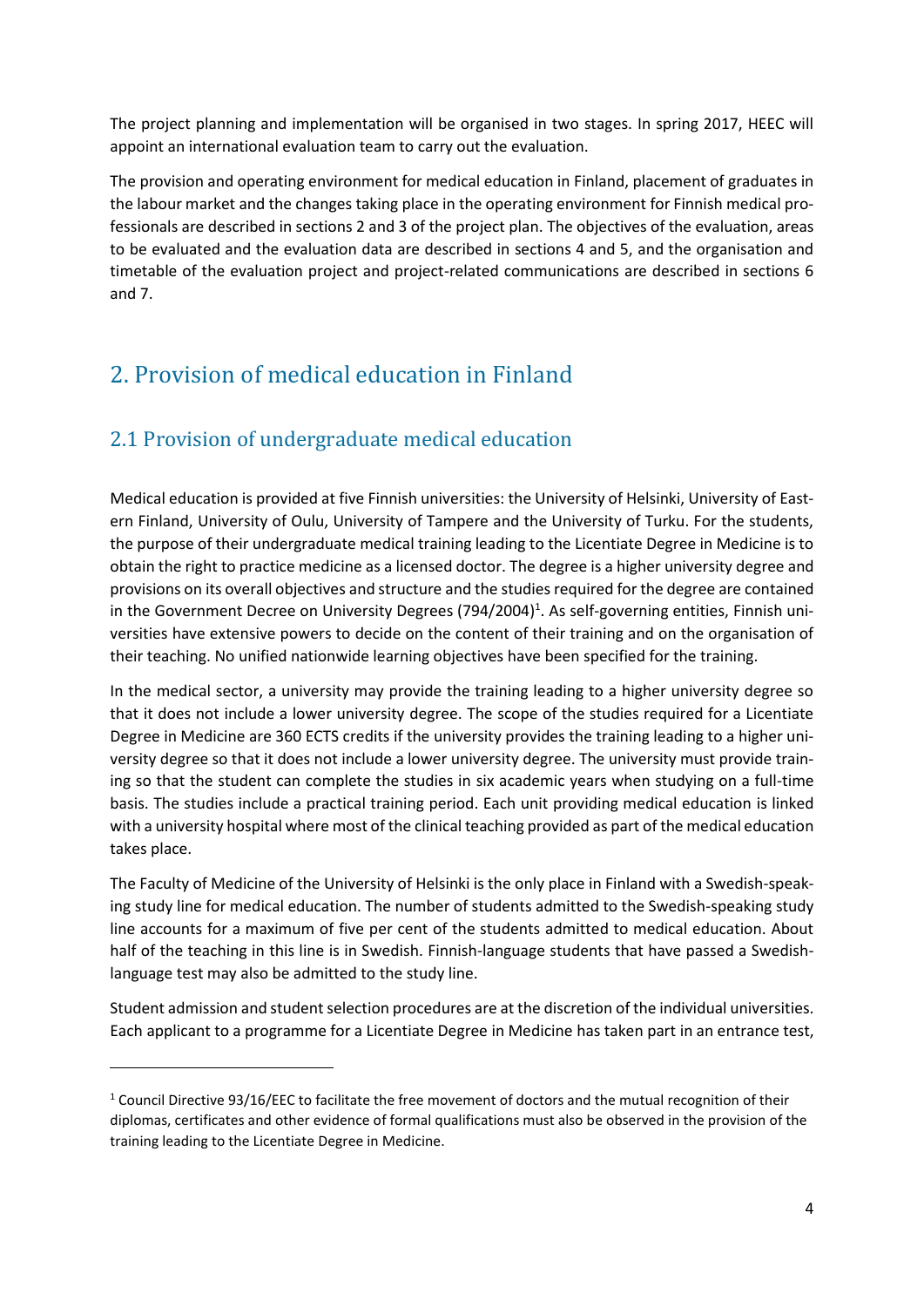which is jointly organised by the Universities of Helsinki, Eastern Finland, Oulu, Tampere and Turku each year. However, this is not a joint selection procedure even though there has been talk of changing over to a joint selection procedure. At the moment, an individual may only apply for admission to one university and to one degree programme. The entrance test is held at all universities at the same time. An applicant may be admitted on the basis of the entrance test results or the combined score of the entrance test and their matriculation examination certificate. The aim has been to admit students who are talented in a broad range of areas. Student selection to universities is in the process of being reformed on a nationwide basis in accordance with guidelines issued by the Ministry of Education and Culture. Under the universities' performance agreements for the period 2017-2020, Finnish universities should, by the year 2018, introduce a student selection procedure that does not require lengthy preparation. In the future, the selection should mainly be on the basis of study performance at upper secondary level. The reform will also have an effect on student selection for undergraduate medical education.

Over the past seven years, about 600 students have graduated from Finnish universities with a medical degree each year. In 2015 a total of 625 Licentiates Degrees in Medicine were awarded by Finnish universities (Vipunen 2016). Under an agreement between the universities and the Ministry of Education and Culture, the number of study places was increased by 150 between 2014 and 2016. According to the ministry, medical education should be expanded because the ageing of the Finnish population will increase the need for care and a large number of doctors are retiring in the next few years. The intake was increased from 600 to 750, which was an increase of about 25 per cent. The universities were able to decide themselves at which stage they would increase the student intake. Traditionally, most Finnish medical students complete their studies: Between 93 and 95 per cent of all students admitted to faculties of medicine at Finnish universities graduate with a Licentiates Degree in Medicine (Vipunen 2016). The number of Finnish students studying abroad for a medical degree has doubled over the past five years: During the 2015-2016 academic year, a total of 760 Finnish students were studying for a medical degree in a foreign country and 25 per cent of them were studying in Sweden (Source: Kela).

In Finland, medical students may temporarily work as doctors under the direction and supervision of a licensed doctor. A medical student who has completed at least the studies pertaining to the first five years of study and who has on the basis of their studies completed sufficient qualifications for attending to the tasks concerned, may on a temporary basis pursue the activities of a doctor, emergency services included, under the direction and supervision of a licensed doctor. A medical student who has completed at least the studies pertaining to the first four years of study and those courses in the specialty in undergraduate medical training in which he or she intends to work, and who has sufficient qualifications, on the basis of the studies completed, for attending to the tasks concerned, may pursue the activities of a doctor under the direction and supervision of a licensed doctor in a specialised medical care unit or health centre ward. A further requirement for working as a doctor on duty is that the work must be carried out directly under the direction and supervision of a licensed doctor (Decree on Health Care Professionals 564/1994).

Universities cooperate in the planning of medical training even though there are differences between them with respect to the implementation and priorities of the training contents. According to the final report of a project coordinated by Universities Finland UNIFI in which the strategy and effectiveness of medical education in Finland was examined, there is potential for more cooperation and division of work in small and narrow specialist fields (Universities Finland UNIFI 2015). It was also recommended in the project that the core curriculum development work should continue. In this work the aim is to harmonise curricula and learning objectives and to develop the teaching so that it can meet the needs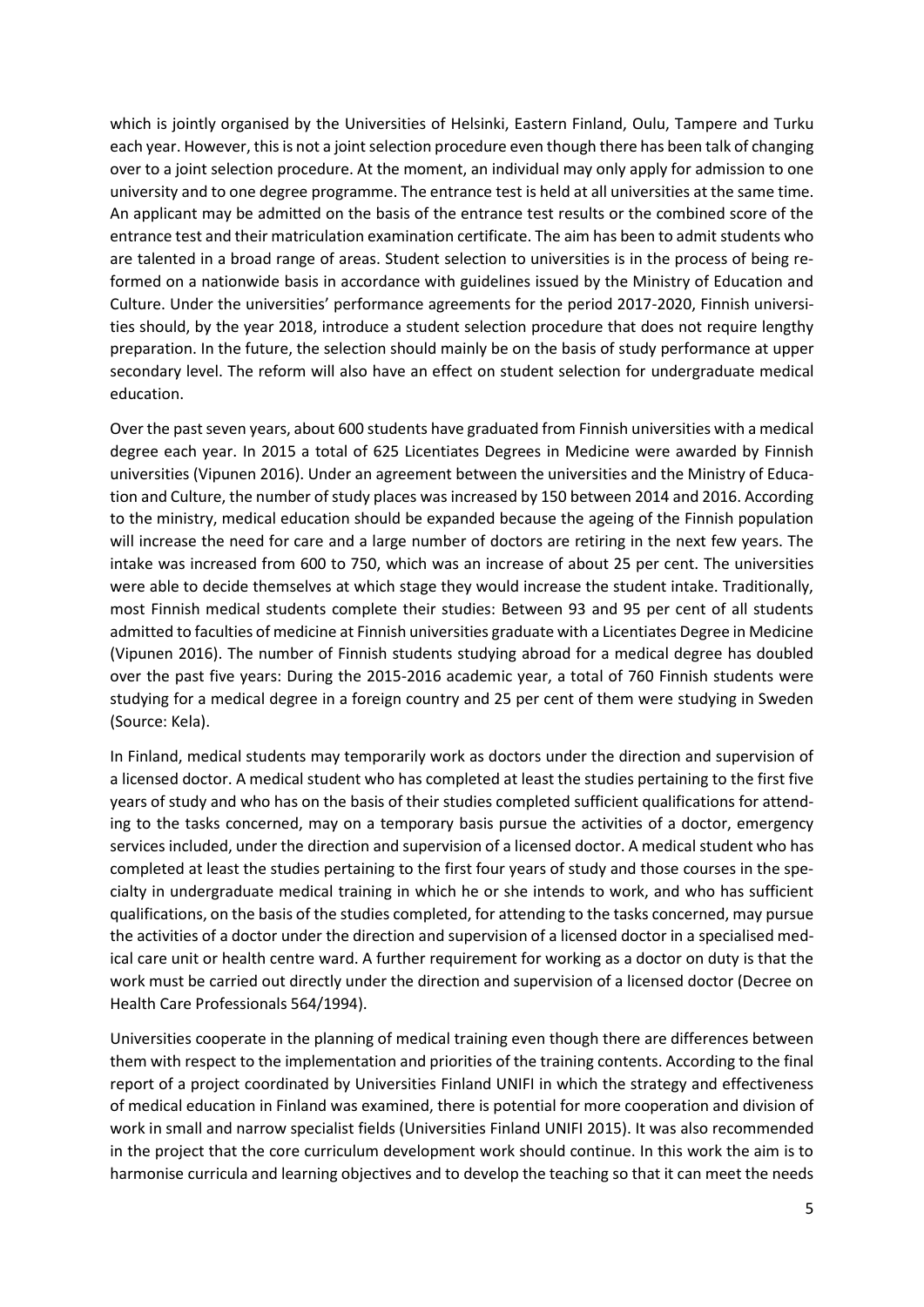of the future (for example by introducing more optional subjects). It was also recommended that there should be closer cooperation between universities and other local institutions (other universities, universities of applied sciences, state-owned research institutes, etc.) as well as closer research and teaching cooperation between universities and university hospitals.

#### <span id="page-5-0"></span>2.2 Continuing training

Upon application, the National Supervisory Authority for Welfare and Health (Valvira) will grant a health care professional who has received training in Finland or in a foreign country, the right to practise as a doctor in Finland (Act on Health Care Professionals 559/1994). Under the Act on Health Care Professionals, doctors must maintain and improve their professional knowledge and skills required to carry out their professional activity and familiarise themselves with the provisions and regulations concerning them.

Continuing training is provided at workplaces in the form of in-service training (usually about two hours each week) and training provided outside the workplace. The Finnish Medical Association recommends that doctors should take part in continuing training provided outside the workplace for at least ten days each year (Finnish Medical Association 2014). Most of the training provided outside the workplace is arranged by scientific and professional associations in the medical sector. Finnish doctors also take part in international medical conferences. In addition to providing medical specialist training, universities and university hospitals also have supplementary training programmes for medical specialists in different fields. The Finnish Medical Association also has its own special competence system. In order to ensure that doctors are able to receive adequate continuing training, the Finnish Medical Association, the Finnish Medical Society Duodecim and the Finska Läkaresällskapet have jointly established the association Pro Medico, which provides doctors with tools allowing them to plan and assess their professional development and the association supplies information on continuing and supplementary training events intended for doctors.

### <span id="page-5-1"></span>2.3 Provision of medical specialist training and its reform

A large proportion of Finnish doctors acquire specialist competence in certain fields during their careers. About 80 per cent of all Finnish doctors aged 50 are specialists. According to a questionnaire survey conducted among Finnish doctors who had obtained their right to practice medicine between 2002 and 2011, nearly all of them had acquired specialist competence, were in specialist training or intended to take a specialist medical degree. Only one per cent of the respondents had decided not to become specialists and four per cent of the respondents had not yet made any decision on the matter (Ministry of Social Affairs and Health 2015).

Nowadays, medical specialist training is provided as continuing professional training. Training is provided in 50 fields of specialism. The universities are responsible for the content and quality of the training and award the participants a certificate for completing the training. The National Supervisory Authority for Welfare and Health (Valvira) grants the medical specialist a licence to practice medicine on the basis of the certificate granted by the university. Provisions on medical specialist training and training for specialists in general medical practice are contained in the legislation drafted by the Ministry of Social Affairs and Health (Act on Health Care Professionals 559/1994) and the Ministry of Social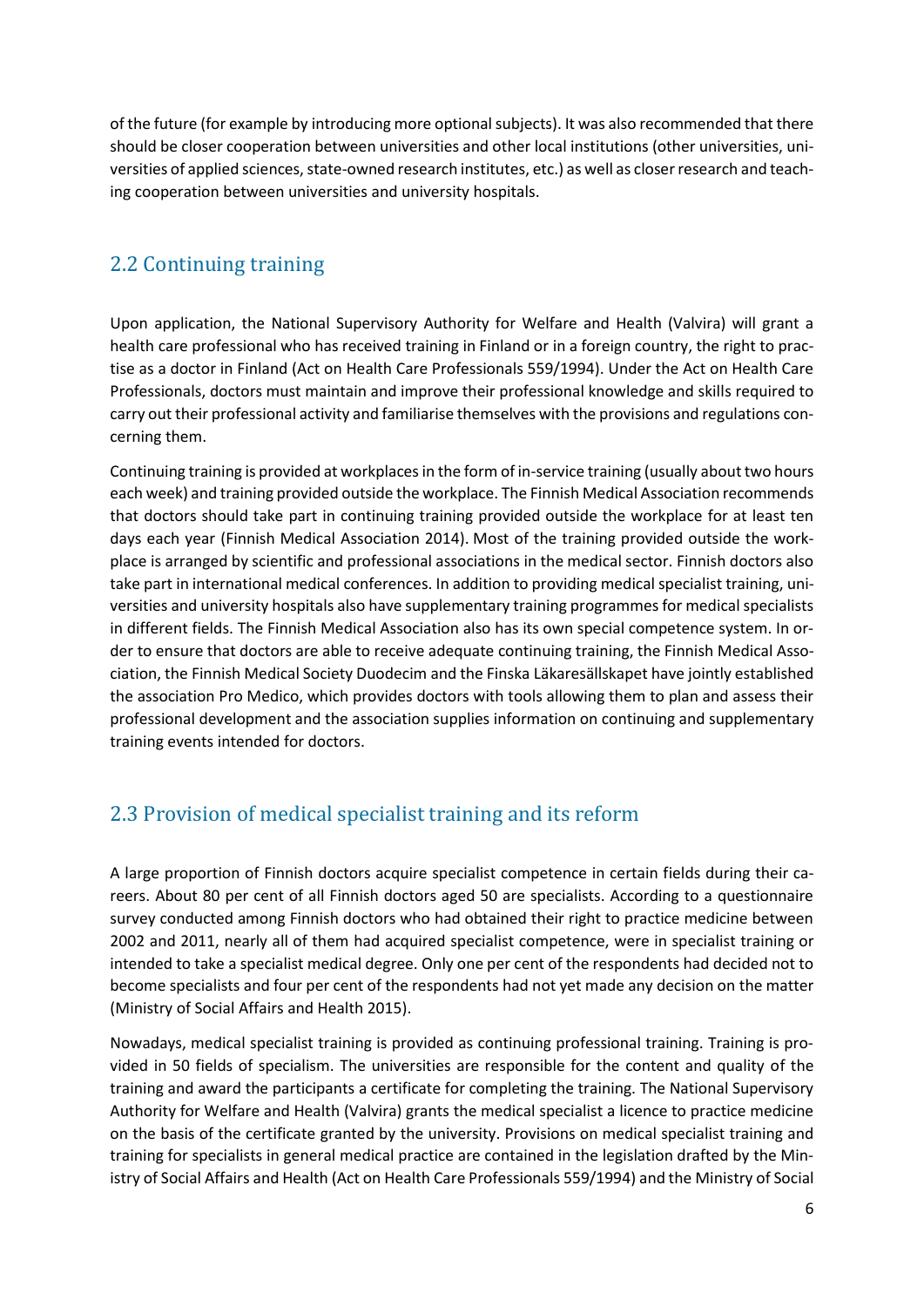Affairs and Health Decree on the Training for Medical and Dental Specialists and Training for Specialists in General Medical Practice (56/2015). Under the decree, the duration of medical specialist training is between five or six years, depending on the field.

The training of medical specialists is in the process of undergoing major changes and there has been a lively debate on the development of the training in Finland in recent years. The nationwide steering of medical specialist and dental specialist training was transferred from the Ministry of Education and Culture to the Ministry of Social Affairs and Health at the start of 2015. The aim is to provide the Ministry of Social Affairs and Health with better opportunities to steer the specialist training and to ensure that the number of study places is in accordance with the needs. The purpose is to have better tools for ensuring an adequate supply of medical specialist in different special fields. The aim is also to improve the quality, efficiency and working-life relevance of medical specialist training by strengthening the national coordination of the training and by ensuring that there is a closer link between the development work and international development. (See Ministry of Social Affairs and Health 2013 and 2016a).

An action programme for developing medical specialist and dental specialist training was announced in December 2016. The programme lays out the guidelines and timetables for the development of medical specialist and dental specialist training for the years 2017-2019 (Ministry of Social Affairs and Health 2016b). In order to ensure a specialist training system that supports the development of a highquality service system<sup>2</sup>, an open selection process will be introduced and students who have not yet chosen their special field will be provided with up-to-date information on training in different special fields and job prospects in them. The role of the universities as training coordinators and in providing quality assurance will also be strengthened. A joint theoretical training framework<sup>3</sup> will be created for specialist training, learning objectives for each special field will be determined and the contents of the training will be harmonised on a nationwide basis. According to the targets set by the coordination division that is responsible for the coordination and strategic steering of the nationwide medical specialist and dental specialist training, 85 per cent of all doctors should obtain specialist qualifications. The overall need for undergraduate medical education and specialist training will be jointly assessed in the near future by the coordination division, Ministry of Social Affairs and Health, Ministry of Education and Culture and the universities.

The Ministry of Social Affairs and Health provides the public service system with compensation for the costs arising from general medical and dental education, as well as medical specialist and dental specialist training. Provisions on the compensation are contained in the Health Care Act (1326/2010) and in the following Ministry of Social Affairs and Health decrees: Ministry of Social Affairs and Health Decree on the Criteria for Compensation for Medical and Dental Training in 2016 (349/2016) and the Ministry of Social Affairs and Health Decree on the Service Providers eligible for Compensation for Medical and Dental Education and Funding for University-level Research (1125/2013).

 $\overline{\phantom{a}}$ 

 $<sup>2</sup>$  The service system refers to the system under which social welfare and health care services are provided.</sup>

<sup>&</sup>lt;sup>3</sup> The training framework serves as a definition of the learning objectives for medical and dental specialists and the achievement of the targets during specialist training. It provides the basis for specialist training.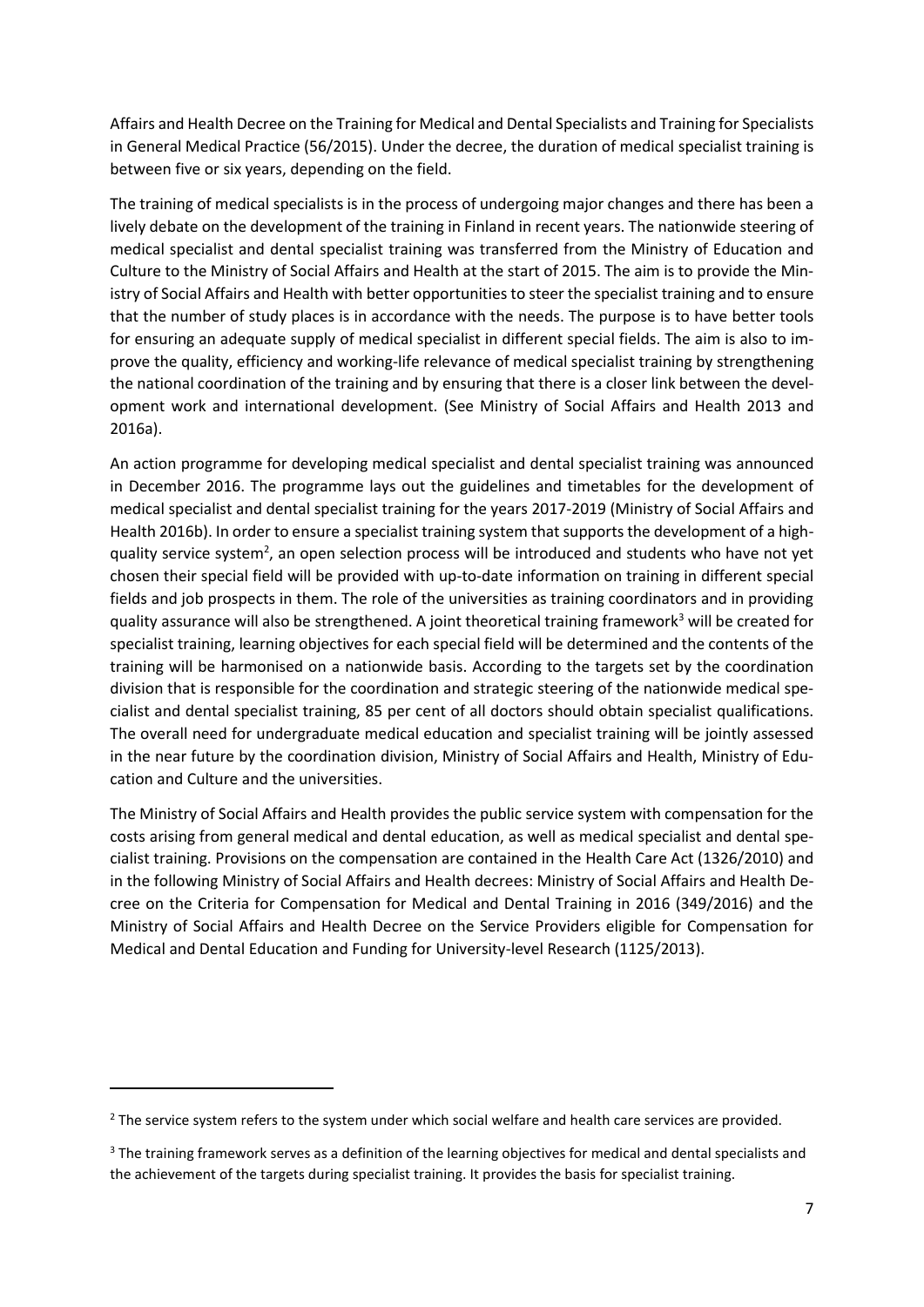### <span id="page-7-0"></span>2.4 Medical research environment in Finland

There have been a large number of reforms in Finnish higher education in recent years and the sector has also undergone budget cuts. A long-term, well-planned personnel strategy is becoming an increasingly important instrument in individual faculties because this is essential for ensuring high-quality and research-based teaching in the future.

Individuals serving in important clinical and expert administrative tasks in the health care sector must possess both clinical and research competence. As research resources are being cut, the role of the universities and their faculties of medicine are assuming an increasingly important role in medical researcher training and medical research. At the moment, all faculties of medicine at Finnish universities provide doctoral training in their doctoral schools. The University of Helsinki has four doctoral schools, one of which is the Doctoral School in Health Sciences. All other universities have one doctoral school each and the schools have a doctoral programme in clinical research or a similar programme and a number of other biomedical and translational doctoral programmes. All faculties of medicine are closely linked with the university central hospitals. In fact, most of the research is jointly carried out by hospitals and researchers working in the faculties of medicine and in state-owned research institutes. In addition to the faculties of medicine and hospitals, biomedical, pharmacological and medical technology research is carried out in other faculties (mainly in the faculties of biosciences and pharmacy), in Åbo Akademi University, Aalto University and Tampere University of Technology. The Top Ten index measuring the quality of Finnish medical research stands at 1.09, which is the at the same level as in other EU15 countries (Academy of Finland 2016).

## <span id="page-7-1"></span>3. Graduates' employment prospects and changes in the operating environment for medical doctors

### <span id="page-7-2"></span>3.1 Placement of graduates in the labour market and in the service system<sup>4</sup>

The number of doctors in Finland has grown steadily since the year 2000. According to the annual statistics published by the Finnish Medical Association, on 1 January 2016 there were a total of 28,600 licensed doctors in Finland of whom 54 per cent were women. Of the licensed doctors, 21,000 lived in Finland and were in working age (below the age of 65). Finland has 262 people for each doctor of working age. Many doctors from other EU countries also apply for the right to practice medicine in Finland. Not all of them seek work in Finland, which means that the number of doctors working in Finland is lower than the number of licensed doctors. In 2016, 59 per cent of all doctors of working age were specialists. There were a total of 12,300 medical specialists in Finland possessing 15,000 specialist licences. Women accounted for 60 per cent of all medical specialists (Finnish Medical Association 2016).

Most medical graduates in Finland find work after completing their studies. According to a questionnaire survey of the universities' career and recruiting services in 2014, conducted by the Aarresaari

 $\overline{\phantom{a}}$ 

<sup>4</sup> The Finnish health care system is described in Appendix 1.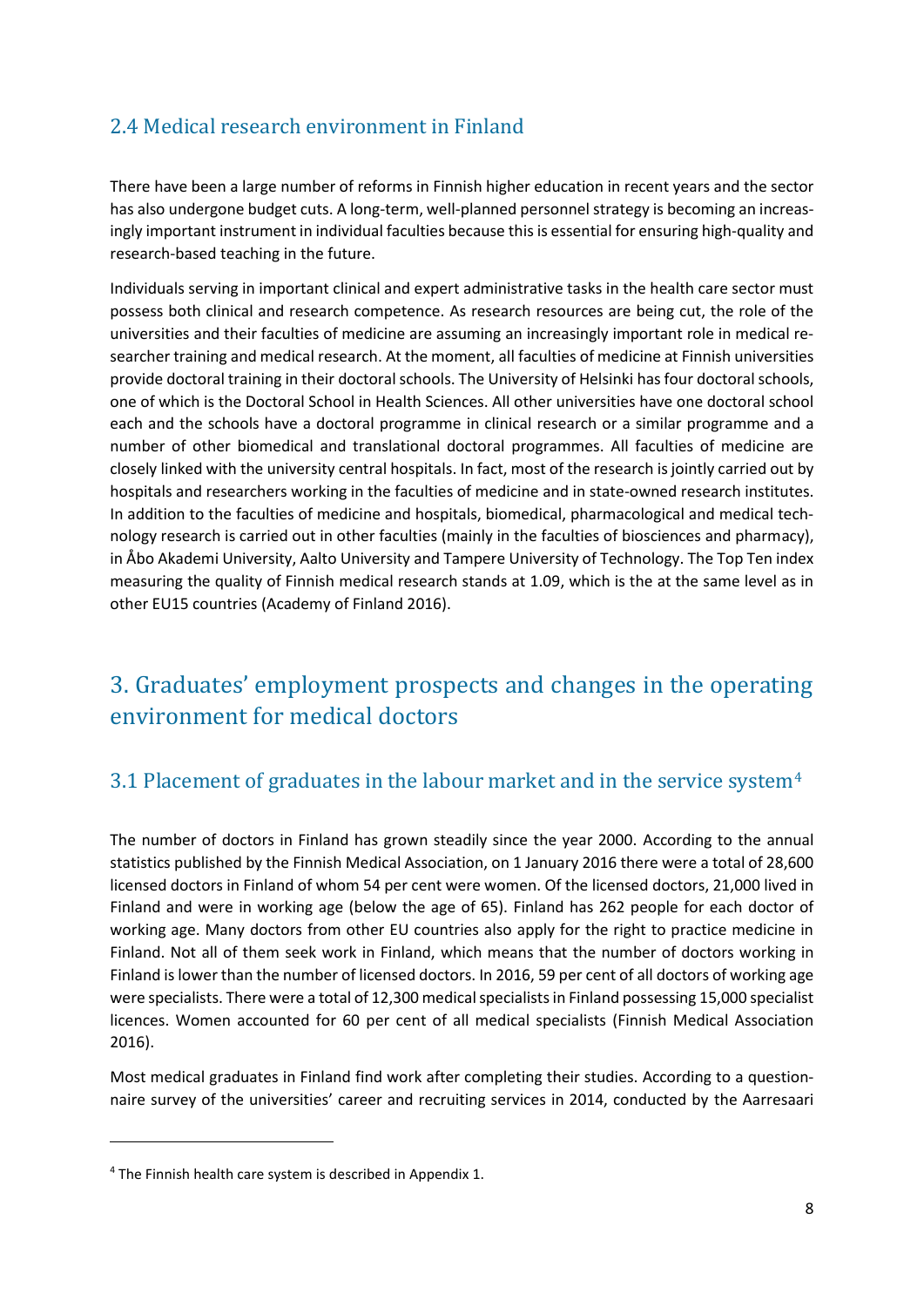network, only four per cent of graduates who had received their Licentiate Degree in Medicine in 2009 had been out of work at any point after graduation (Aarresaari 2015). Graduates with a Licentiate Degree in Medicine proved to be among the most satisfied when the respondents were asked how beneficial their degrees had been in working life and whether their careers had developed in accordance with their objectives. According to the Physician 2013 survey carried out by the Finnish Medical Association, the University of Eastern Finland and the University of Tampere, young doctors (those licensed between 2002 and 2011) are also highly satisfied with their career selection: In 2013, about 90 per cent of them said that they would still go the faculty of medicine at the start of their studies (Ministry of Social Affairs and Health 2015).

In 2014, 70 per cent of all Finnish doctors in working life were employed in the public sector: 68 per cent were working for local government and 3 per cent for central government. Thus, 30 per cent of all doctors in Finland worked in the private sector. A total of 65 per cent of the doctors worked in hospitals or health centres, 17 per cent in private clinics, 5 per cent in other locations (such as the pharmaceutical industry or for temporary employment agencies), 4 per cent in universities, 4 per cent in other municipal locations than hospitals or health centres, 3 per cent for central government agencies and 2 per cent worked in foundations, associations or organisations (Finnish Medical Association 2015).

In 2013, of the young doctors in employment (those who were licensed between 2002 and 2011), 83 per cent worked for municipalities or joint municipal authorities, 13 per cent in the private sector, and 4 per cent had a full-time job in universities or government agencies. Hospitals remained the most important employers of young doctors: About 60 per cent of them gave a municipal hospital as their workplace and more than half of them were employed by university hospitals. Slightly more than one fifth (23%) of all young doctors worked in health centres: Most of the doctors (86%) were in direct employment relationship with the municipality and the remaining 14 per cent were working through temporary employment agencies. About 6 per cent of all young doctors participating in the survey worked in occupational health care on a full-time basis and most of these were employed by private occupational health care providers. In 2013, one third of all young doctors had a doctoral degree or were working on their dissertation: Of the young doctors participating in the survey, 13 per cent had written a thesis and 17 per cent were working on their thesis. Only 17 per cent of the respondents had decided not to write a dissertation, 41 per cent had not yet made a decision on the matter and 12 per cent planned to write a dissertation. (Ministry of Social Affairs and Health 2015).

#### <span id="page-8-0"></span>3.2 Factors shaping the professional identity of doctors

The decision to become a doctor is often made at a fairly early stage. As many as one in four doctors made the decision to study medicine already before upper secondary school (Knight & Mattick 2006). Social background is one factor influencing the decision to become a doctor. In Finland, an increasing number of doctors come from families where at least one of the parents is a doctor (Sumanen et al. 2015). Factors in the living environment, such as popular TV series also have an impact (McHugh et al. 2011).

Both in the decision to become a doctor and in the selection of a special field, the content of the work plays a major role in the choice (Hyppölä et al. 1998, Heikkilä et al. 2015, Heikkilä et al. 2016). The selection of a specialist field is a process that usually starts during undergraduate studies. The final decision is often made during the first years after graduation. Teachers in the faculties of medicine and the colleagues at the first workplace play a central role in the selection of the special field (Heikkilä et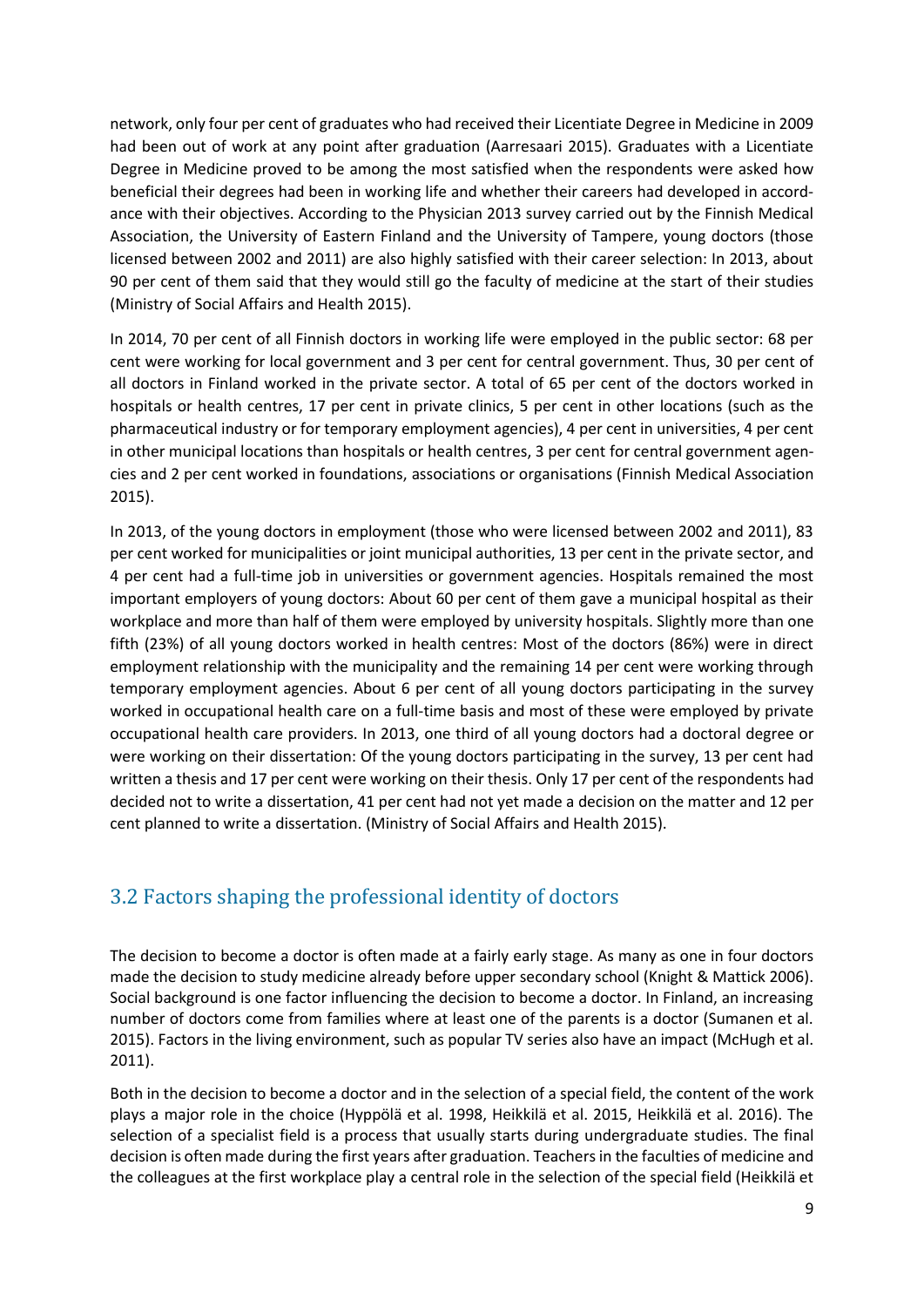al. 2016). The personality of the doctor also has an impact on which special field they choose (Vaidya et al. 2004, Hojat & Zuckerman 2008).

Generally speaking, Finnish doctors are quite satisfied with their choices. More than 80 per cent of all doctors would still apply for admission to a faculty of medicine even if they could make a new decision and nearly 90 per cent of all medical specialists would still select the same specialist field (Heikkilä et al. 2015, Heikkilä et al. 2016).

About 75 per cent of all Finnish doctors consider themselves to be helpers, team members and health experts, about 70 per cent as individuals listening to others and about 50 per cent as drug prescribers, health educators, individuals comforting others and doctors for whom the profession is a mission (Sumanen et al. 2015).

#### <span id="page-9-0"></span>3.3 Changes taking place in the operating environment for medical doctors

The Finnish population is expected to reach 5.77 million by the year 2030 (Statistics Finland). At the same time, the proportion of people over 65 is expected to increase from the current 19.9 per cent to 26 per cent by the year 2030 and to 29 per cent by the year 2060. According to some estimates, Finland will have the oldest population in the European Union in 2030 (Nieminen 2005). This means that the Finnish social welfare and health care service system and Finnish society in general will face major challenges in the coming decades.

As specified in the strategic programme of Prime Minister Juha Sipilä's Government (published on 29 May 2015), the Ministry of Social Affairs and Health is preparing a social welfare and health care reform for Finland. In practice the reform will mean the following: The responsibility for providing public social welfare and health care services will be transferred from the municipalities and joint municipal authorities to 18 regions at the start of 2019. Social welfare and health care services will be merged into a customer-oriented system at all levels, multi-channel funding of social welfare and health care will be simplified, service users will have more freedom of choice, and the steering and operating models of the social welfare and health care system will be overhauled. As part of the reform, the Government plans to introduce legislation under which users can choose between the services provided by the public, private or the third sector. There will also be changes in the division of work between hospitals, and in emergency social services and joint emergency services. The most demanding specialist emergency services will become the responsibility of 12 hospitals, which will maintain extensive round-theclock emergency service units. The most demanding care and treatment will be provided by university hospitals.

Social welfare and health care is undergoing rapid technological change. There is strong support for digitalisation in the Programme of Prime Minister Juha Sipilä's Government. Development of digitalisation is also a central part of the current social welfare and health care reform (Ministry of Social Affairs and Health 2014). In the operating environment for medical doctors, digitalisation and advances in other technologies, such as gene technology, will mean better tools and treatments, better access to information, better research opportunities and changes in the services offered to citizens and patients.

As part of the social welfare and health care reform, the Government also intends to overhaul the operating culture of social welfare and health care in Finland. The intention is to develop the division of work between health care professionals so that they can carry out different work tasks more flexibly within their own competence areas, while at the same time they will be able to concentrate on tasks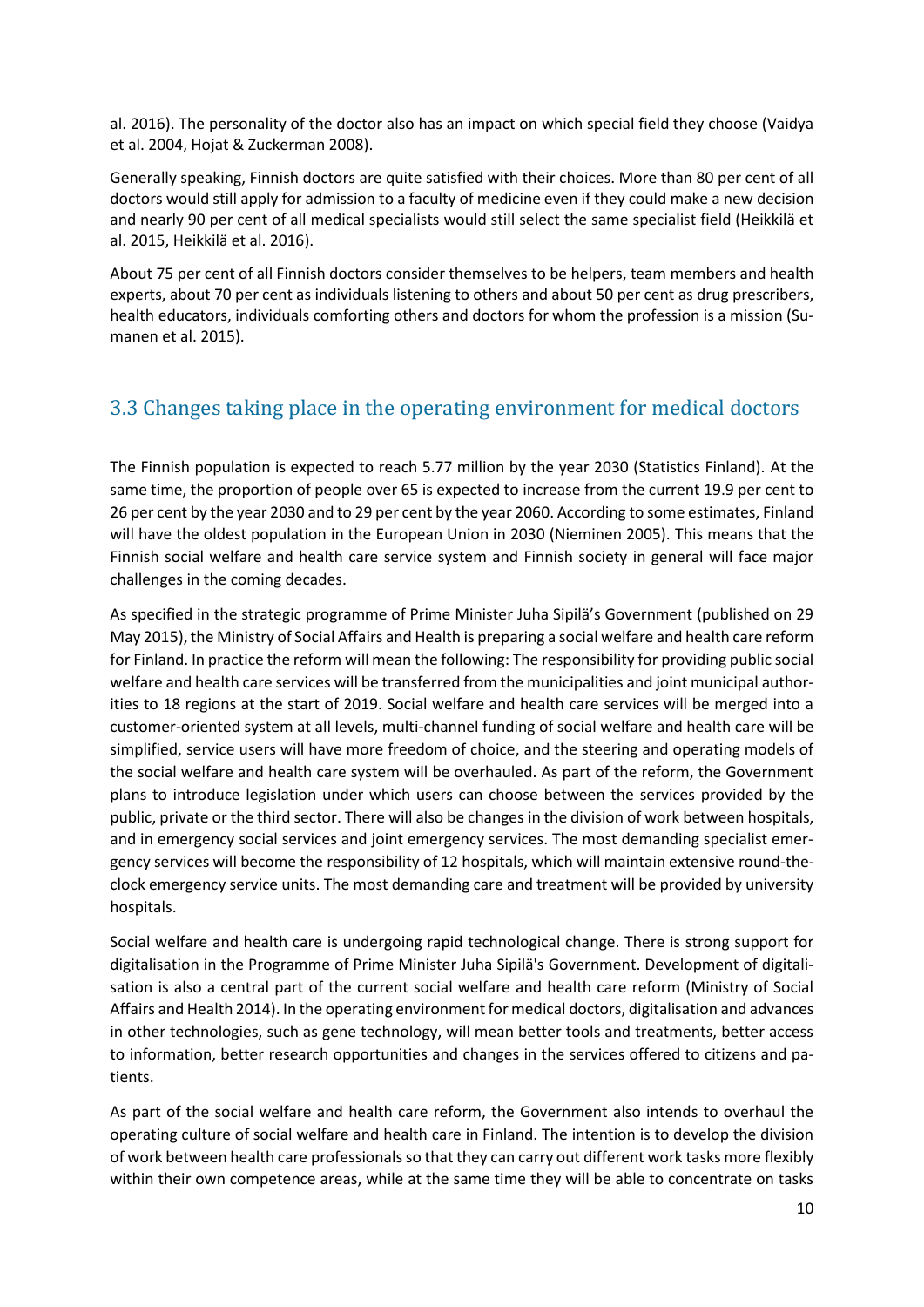that are part of their core competence. From the training perspective, this means that students must be provided with strong core competences and that they must also receive adequate generic skills. At the same time, the focus in training is shifting from basic training towards continuous professional development.

As part of the social welfare and health care reform and especially as a result of technological advances, the relationship between the patient and the doctor is changing. Patients are more aware of their own health and illnesses. They are able to monitor their own health and in the future they will also be able to assess how healthy they are using a broad range of technical aids. This means that the patriarchal status of doctors in relation to the patients is becoming a more equal relationship, in which the doctor is assuming the role of an expert, advisor or a coach. At the same time, the patient is increasingly assuming the role of a customer. Increasing the patient's freedom of choice, which is part of the Finnish social welfare and health care reform, will accelerate this trend.

The operating environment for medical doctors and medical education can be summed up by saying that major changes are taking place which mean that medical education and the competence of medical doctors must be adjusted in accordance with new requirements. There are major changes taking place in the Finnish health care system. Digitalisation is advancing rapidly, the roles of and division of work between health care professional groups are changing. At the same time, patients are assuming a stronger role and they will also have more freedom of choice. In the future, there will be more emphasis within doctors' work on the management of complex information and on interpreting the information to patients, in addition to interactive skills, interprofessionality and team work. Clinical work is likely to require a broad range of skills and in order to develop competence in these areas, doctors must have the capacity for continuous learning and professional development. Decentralising clinical training to central hospitals is proposed as one solution to the challenges arising from the increase in the number of students.

The current social welfare and health care reform will mean changes in undergraduate medical education and medical specialist training. As the education takes place in the service system, the changes also force the parties involved to think about what impacts the changing service system will have on the practical implementation of the education. The reforms will probably also require new areas of competence, which must be taken into account in the education. The education must also be able to adjust itself more flexibly to the rapidly changing operating environment. The reforms now in progress will also require closer cooperation between the universities and the service system (Ministry of Social Affairs and Health 2016b).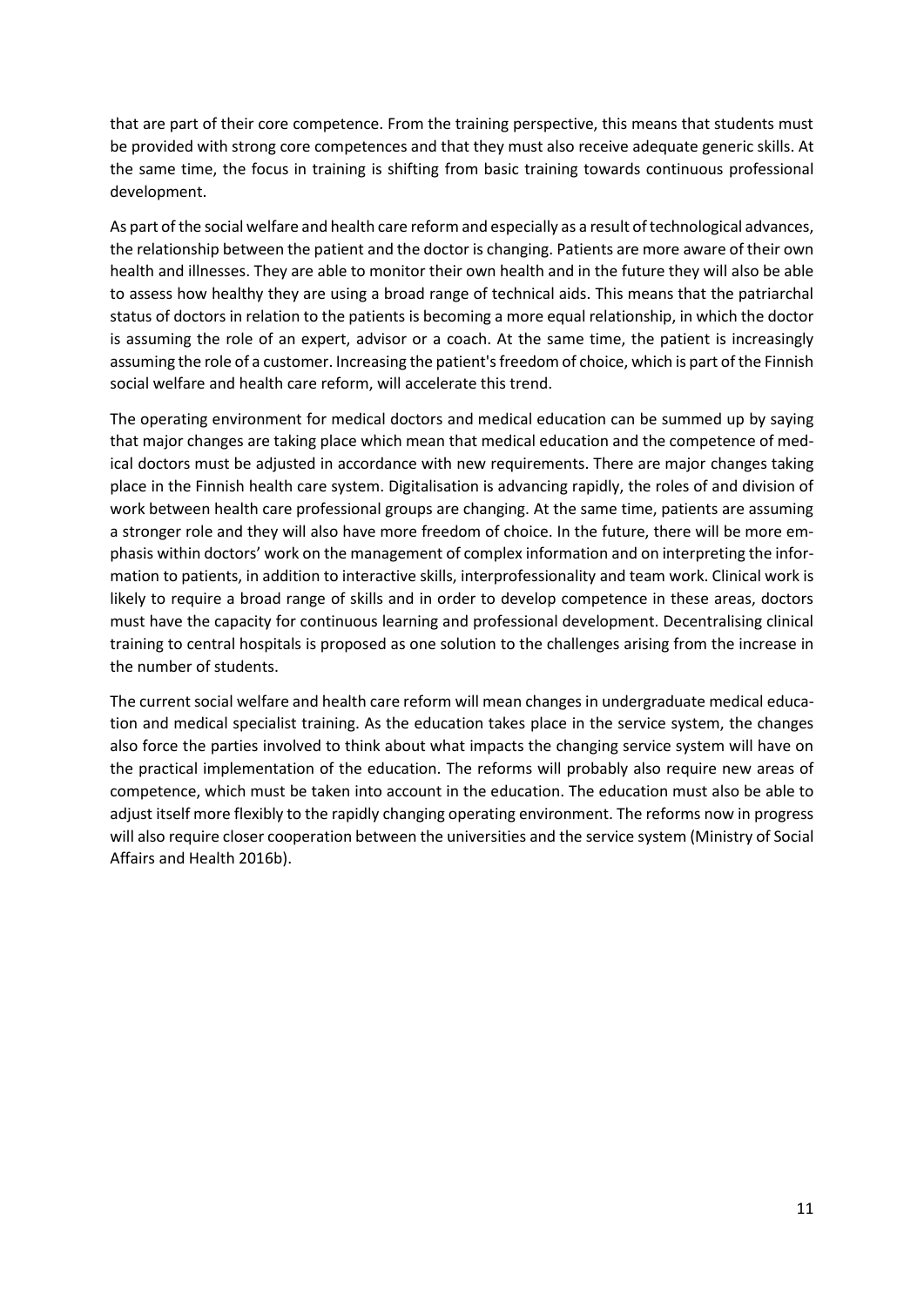## <span id="page-11-0"></span>4. Objectives of the evaluation and areas of evaluation

### <span id="page-11-1"></span>4.1 Objectives of the evaluation

The evaluations conducted by FINEEC are based on the principle of enhancement-led evaluation (Government Decree on the Finnish Education Evaluation Centre 1317/2013). Enhancement-led evaluation emphasises participation as well as trust between the party implementing the evaluation and the evaluation participant, as well as the responsibility of higher education institutions (HEIs) in enhancing the quality of their operations; evaluations of education are organised so that they support the evaluation process and its results and decision-making at local, regional and national level (National Education evaluation plan 2016-2019). This means that the evaluation is also expected to provide information for education-policy decision-making and steering. In enhancement-led evaluation, the emphasis is also on considering the views of different stakeholders and encouraging interaction between the different parties.

The main aim of the evaluation of undergraduate medical education is to produce an overall picture and information on the state as well as strengths of the education as well as development recommendations in relation to the changing competence requirements in doctors' work and their future operating environment. The information produced by the evaluation can be used in the development of undergraduate medical education, and, when applicable, in the development of medical specialist training.

To obtain a comprehensive picture of undergraduate medical education, the education is examined from three perspectives: 1) from the perspective of the universities providing the education; 2) from the perspective of medical students; and 3) from the perspective of working life and various actors in working life. In accordance with the principles of enhancement-led evaluation, the purpose of the evaluation is to produce information about the strengths of the education and its development recommendations. The aim is also to collect and convey good practices in the evaluated areas to units providing medical education in order to support their development work.

### <span id="page-11-2"></span>4.2 Areas of evaluation and evaluation questions

The best way to meet the aims of the evaluation is to assess undergraduate medical education in a comprehensive manner and to examine the following areas: 1) Examining the *planning of the education* provides information about the pedagogic framework of the education and the curriculum preparation process, how changes in the operating environment and future competence requirements are considered in the planning of education, as well as the objectives laid out for the education and the degree structure. 2) Evaluation of the *implementation of the education* provides a picture of the learning environments, teaching and supervision methods, assessment of learning and learning outcomes, competence of the teachers and its development, and the well-being of the university community. 3) Internship, career guidance and career paths, the basis for continuous professional development provided by the education, cooperation with working life and the management of its quality in future operating environments are the areas of evaluation for the *competence and working-life skills pro-*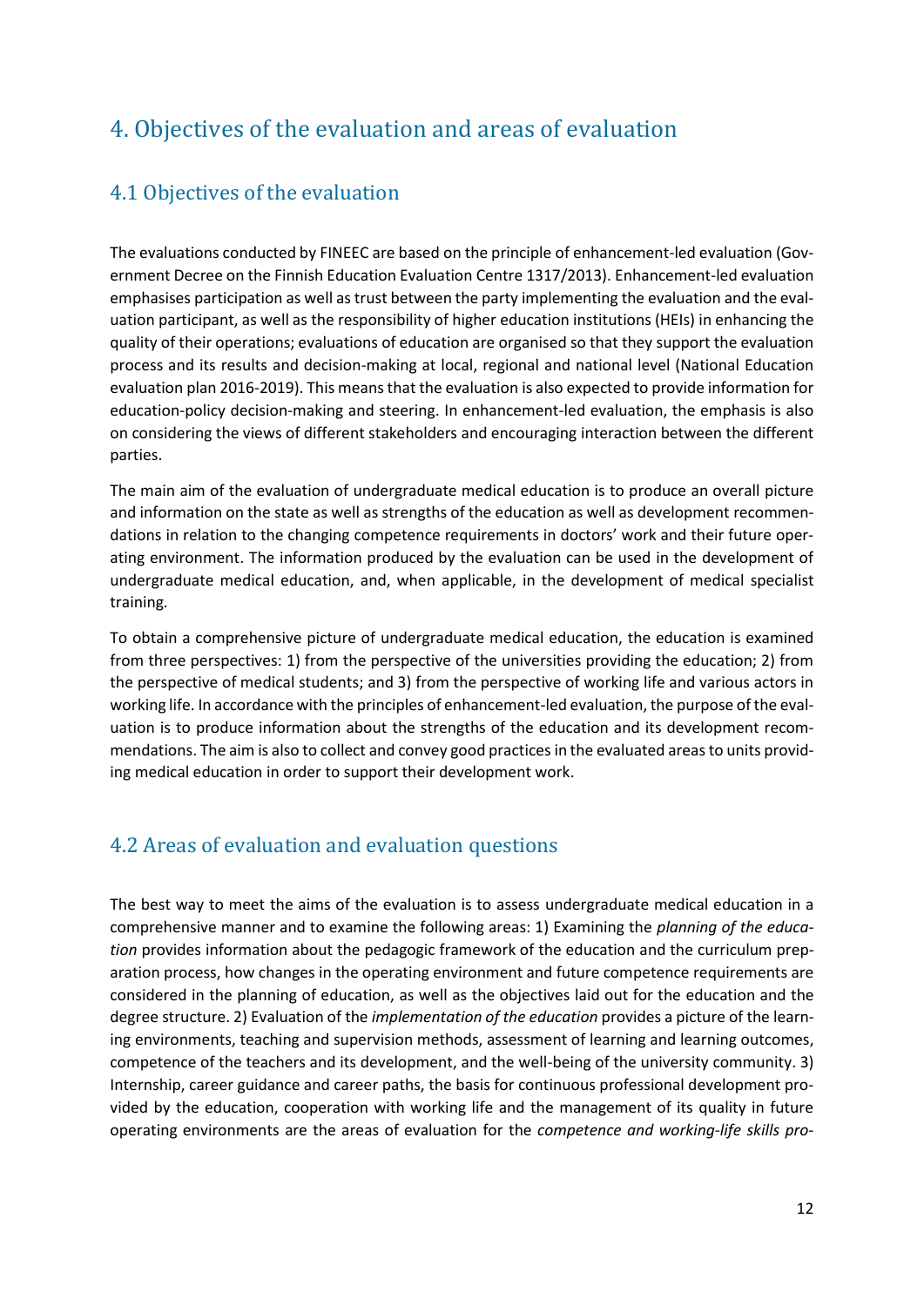*duced by the education*. 4) Evaluation of the *continuous development and renewal of education* produces information about forecasting competence and renewal needs, and the use of evaluation and feedback information as well as cooperation between universities.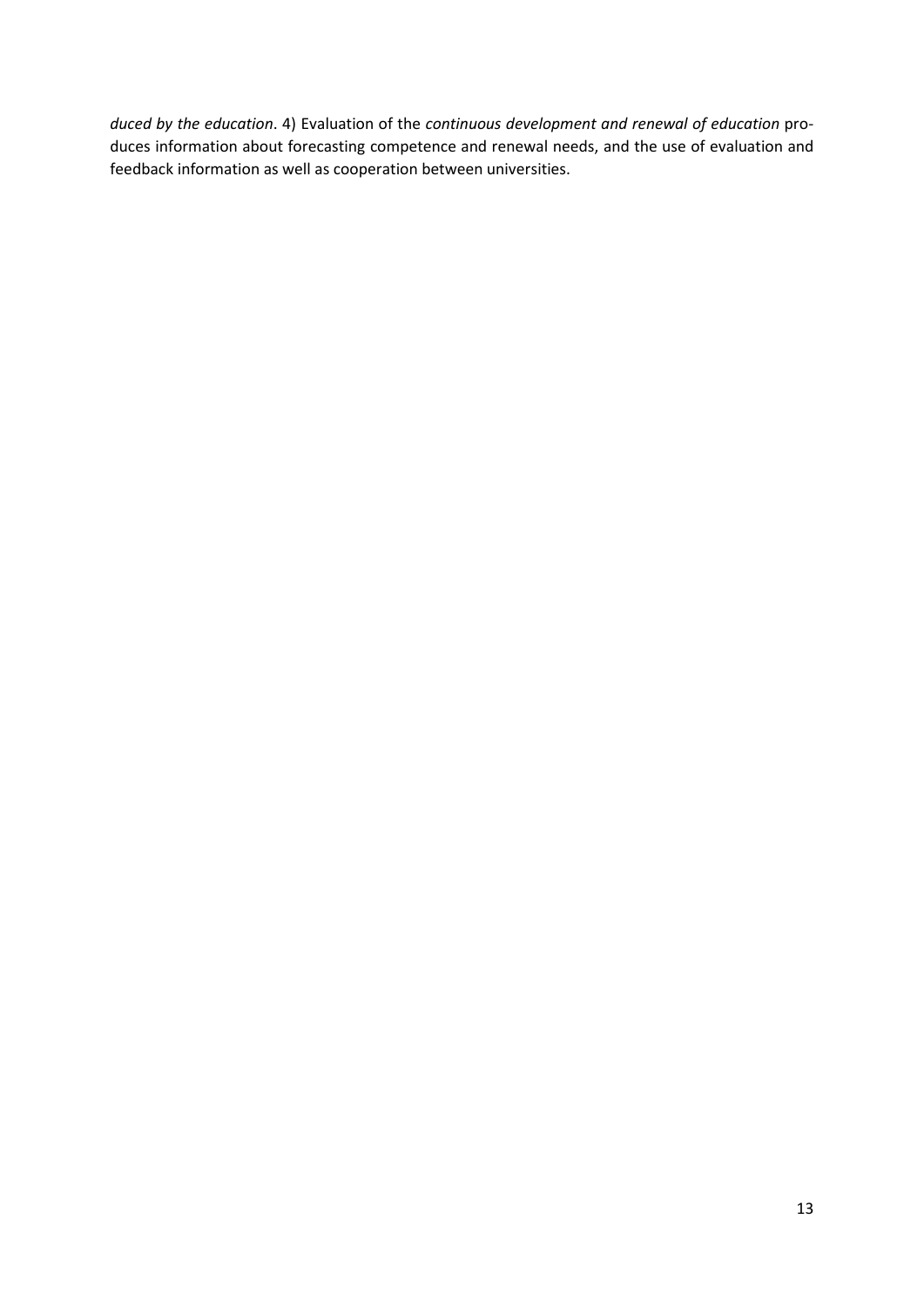The areas of evaluation and the evaluation questions structuring them are shown in Table 1.

Table 1. Areas of evaluation and evaluation questions

| 1. Planning of education                                                                                                                                                                                                                                                                                                                        |                                                                                                                                                                                                                                                                                                                                                                                                                                                                                                                                                                                                                                                                                                                                                                                                                                                                                                                                                                                                                                                                                                                                                         |
|-------------------------------------------------------------------------------------------------------------------------------------------------------------------------------------------------------------------------------------------------------------------------------------------------------------------------------------------------|---------------------------------------------------------------------------------------------------------------------------------------------------------------------------------------------------------------------------------------------------------------------------------------------------------------------------------------------------------------------------------------------------------------------------------------------------------------------------------------------------------------------------------------------------------------------------------------------------------------------------------------------------------------------------------------------------------------------------------------------------------------------------------------------------------------------------------------------------------------------------------------------------------------------------------------------------------------------------------------------------------------------------------------------------------------------------------------------------------------------------------------------------------|
| The evaluation produces information:                                                                                                                                                                                                                                                                                                            | <b>Evaluation questions</b>                                                                                                                                                                                                                                                                                                                                                                                                                                                                                                                                                                                                                                                                                                                                                                                                                                                                                                                                                                                                                                                                                                                             |
| on the pedagogic framework of the educa-<br>$\bullet$<br>tion and the curriculum preparation process<br>on the consideration of changes in the op-<br>$\bullet$<br>erating environment and future compe-<br>tence requirements in the planning of the<br>education<br>on the objectives set for the education and<br>٠<br>the degree structure. | What are the pedagogic premises and learning<br>$\bullet$<br>approaches guiding medical teaching and learn-<br>ing? What are their impacts on teaching and<br>learning?<br>How can the process shaping the curriculum be<br>$\bullet$<br>described? How is working life (clinical work and<br>the research environment) involved in the prep-<br>aration and development of the curriculum?<br>What kind of cooperation is there with social<br>welfare services?<br>How are changes in the operating environment<br>$\bullet$<br>and future competence requirements (such as<br>interprofessionality, interpersonal and digital<br>skills) considered in the planning of the educa-<br>tion?<br>What are the objectives laid out for undergradu-<br>$\bullet$<br>ate medical education?<br>How are the learning objectives and educational<br>$\bullet$<br>contents (such as the core content analysis) de-<br>fined?<br>How is the achievement of the objectives set for<br>the education supported by the degree struc-                                                                                                                              |
|                                                                                                                                                                                                                                                                                                                                                 | ture?                                                                                                                                                                                                                                                                                                                                                                                                                                                                                                                                                                                                                                                                                                                                                                                                                                                                                                                                                                                                                                                                                                                                                   |
| 2. Implementation of education                                                                                                                                                                                                                                                                                                                  |                                                                                                                                                                                                                                                                                                                                                                                                                                                                                                                                                                                                                                                                                                                                                                                                                                                                                                                                                                                                                                                                                                                                                         |
| The evaluation produces information:                                                                                                                                                                                                                                                                                                            | <b>Evaluation questions</b>                                                                                                                                                                                                                                                                                                                                                                                                                                                                                                                                                                                                                                                                                                                                                                                                                                                                                                                                                                                                                                                                                                                             |
| on learning environments and teaching and<br>$\bullet$<br>supervision methods<br>on assessment of learning and learning out-<br>$\bullet$<br>comes<br>on teachers' competence and how to de-<br>$\bullet$<br>velop it<br>on the well-being of the university commu-<br>$\bullet$<br>nity.                                                       | How do the learning environments support the<br>$\bullet$<br>achievement of the objectives set out for the<br>education and student learning? Does the learn-<br>ing environment support work in increasingly<br>advanced digital health care systems?<br>How do the teaching and learning methods sup-<br>$\bullet$<br>port the achievement of the learning objec-<br>tives? Do the teaching and learning methods ac-<br>tivate students, and do they support students in<br>their learning process and communal knowledge<br>building? Do they provide a basis for lifelong<br>learning?<br>How functional are the student supervision<br>$\bullet$<br>practices?<br>How are learning and learning outcomes as-<br>$\bullet$<br>sessed? Do the assessment methods and prac-<br>tices support gradual development of compe-<br>tences? How is assessment developed?<br>How is teachers' competence developed? What<br>$\bullet$<br>type of pedagogic training is offered to teach-<br>ers?<br>How do changes in the operating environment<br>$\bullet$<br>impact teacher recruitment and their compe-<br>tence development? How are teachers' teaching |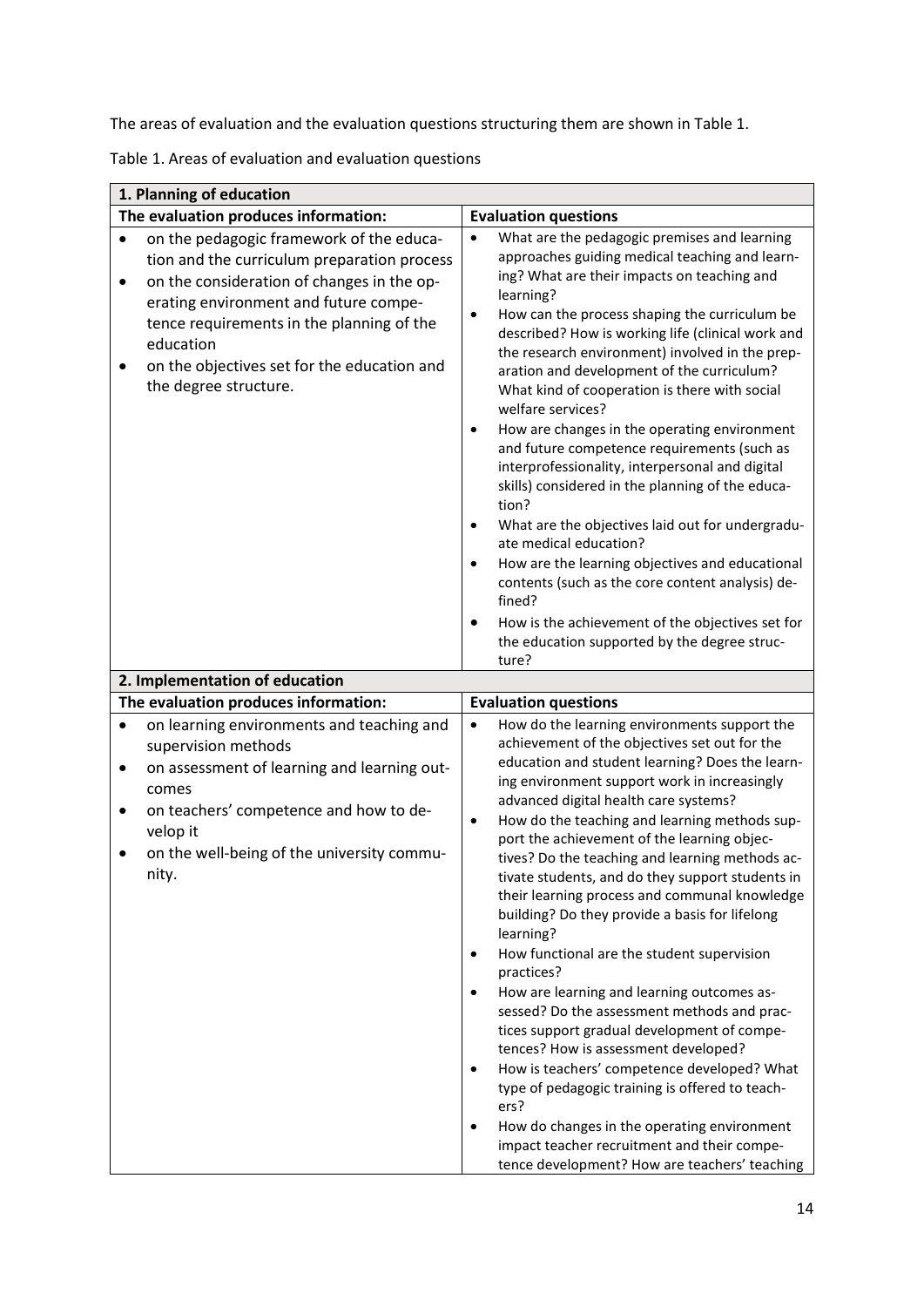|                                                                 | credentials and skills considered in the recruit-<br>ment process?                              |
|-----------------------------------------------------------------|-------------------------------------------------------------------------------------------------|
|                                                                 | How are teachers' career paths promoted and<br>$\bullet$                                        |
|                                                                 | how is good teaching rewarded?                                                                  |
|                                                                 | How is the well-being of students and personnel<br>promoted?                                    |
| 3. Competence and working-life skills produced by the education |                                                                                                 |
| The evaluation produces information:                            | <b>Evaluation questions</b>                                                                     |
| on internship<br>$\bullet$                                      | How is internship carried out in clinical work?<br>$\bullet$                                    |
|                                                                 | How functional are the supervision practices ap-<br>$\bullet$                                   |
| on career guidance and career paths                             | plied in internship?                                                                            |
| on the basis provided by the education for<br>$\bullet$         | How functional is career guidance as students<br>$\bullet$                                      |
| continuous professional development                             | move into working life?                                                                         |
| on cooperation with working life and its<br>$\bullet$           | Does undergraduate medical education also<br>$\bullet$                                          |
| quality management in the future operating                      | support students to achieve competence in non-                                                  |
| environment.                                                    | clinical jobs (such as for expert, teaching and re-                                             |
|                                                                 | search career, as well as administrative or man-                                                |
|                                                                 | agerial duties)? Are students supported in the                                                  |
|                                                                 | construction of a long-term and versatile ex-                                                   |
|                                                                 | pert's career path?                                                                             |
|                                                                 | What is the basis provided by undergraduate<br>۰                                                |
|                                                                 | medical education for continuous professional                                                   |
|                                                                 | development?                                                                                    |
|                                                                 | How do medical education units engage in<br>$\bullet$                                           |
|                                                                 | working life cooperation? How do medical edu-<br>cation units cooperate with units carrying out |
|                                                                 | medical research?                                                                               |
|                                                                 | How is the quality of working life cooperation                                                  |
|                                                                 | ensured in a changing operating environment?                                                    |
| 4. Continuous development and renewal of education              |                                                                                                 |
| The evaluation produces information:                            | <b>Evaluation questions</b>                                                                     |
| on forecasting competence and renewal<br>$\bullet$              | How do medical education units forecast com-<br>$\bullet$                                       |
| needs                                                           | petence requirements and react to education                                                     |
| on the use of evaluation and feedback in-                       | renewal needs?                                                                                  |
| formation                                                       | How is education developed and renewed on<br>$\bullet$                                          |
| on cooperation between universities.                            | the basis of information (evaluation and feed-                                                  |
|                                                                 | back information, international references)?                                                    |
|                                                                 | How does feedback information impact the edu-                                                   |
|                                                                 | cation development process?                                                                     |
|                                                                 | How is a continuous renewal process ensured?<br>$\bullet$                                       |
|                                                                 | How are students and stakeholders involved in<br>$\bullet$<br>the development of education?     |
|                                                                 | How is the need for continuous development<br>$\bullet$                                         |
|                                                                 | and renewal of education considered in the per-<br>sonnel strategy?                             |
|                                                                 | How does cooperation between universities<br>$\bullet$                                          |
|                                                                 | promote the quality of the planning and imple-                                                  |
|                                                                 | mentation of education?                                                                         |

If necessary, the evaluation team may focus more closely on specific areas and put forward new areas and evaluation questions provided that they are in accordance with the objectives of the project.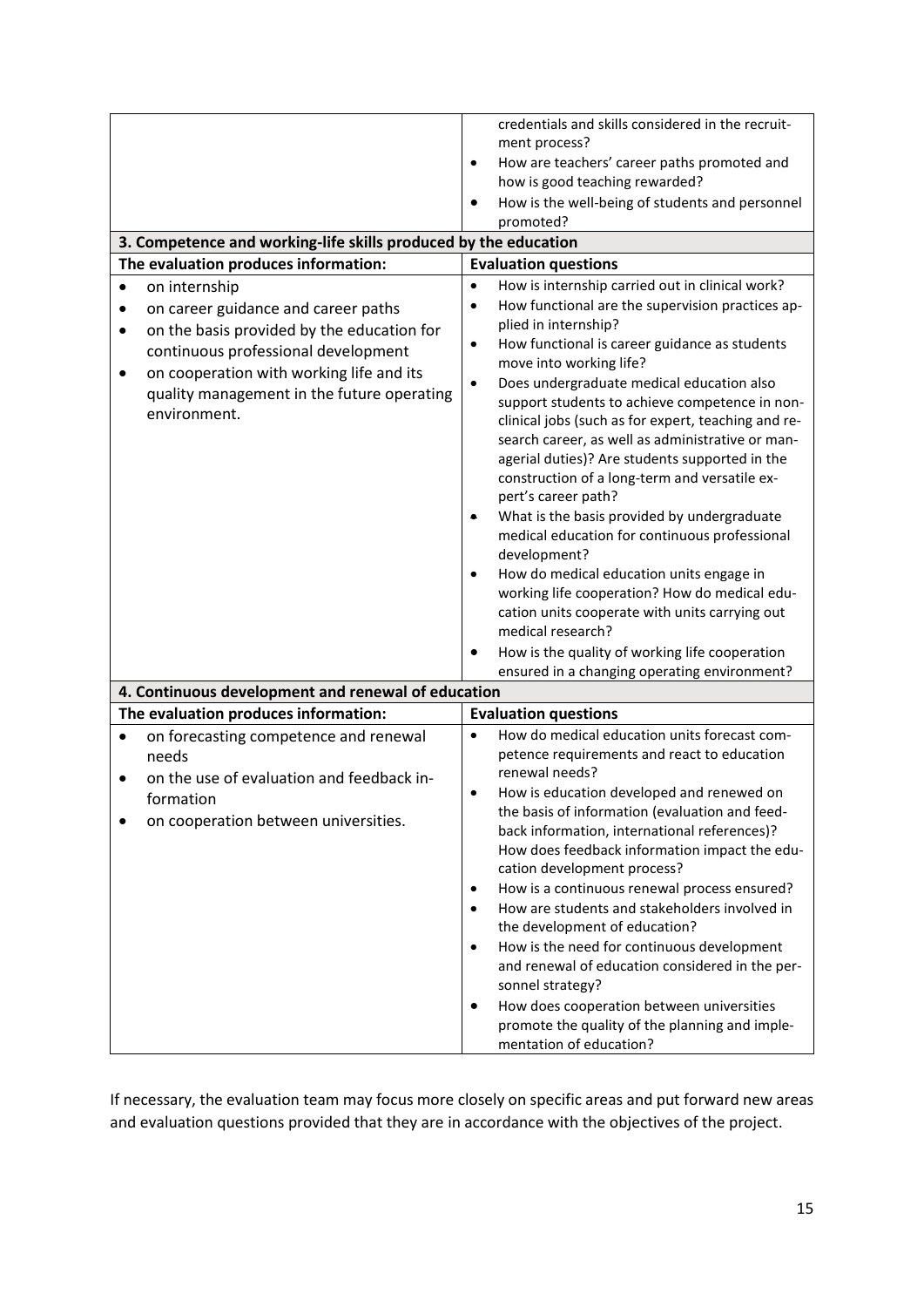## <span id="page-15-0"></span>5. Evaluation data, collecting and analysing the data

### <span id="page-15-1"></span>5.1 Data collection methods

The evaluation data will be collected using more than one collection method. The evaluation data will be collected in stages. Collection and assessment of the data will proceed in a cumulative manner so that each information collection stage is based on the evaluation data collected during the preceding stage. When evaluation methods are selected, consideration will be given to the workload arising from the information collection process. Units providing medical education, students, working life as well as actors responsible for nationwide development of the education will be involved in several stages of the information collection process.

The following methods and data are central to the production of the evaluation information and carrying out the evaluation:

- Summaries of the curricula, containing: objectives laid out for the education; degree structure so that all study units and ECTS credits granted for them are listed as headings; two descriptions of study units from each year (including learning objectives, teaching and learning methods and assessment methods); description of internship and its objectives
- Hearings of stakeholders by means of thematic interviews or at workshops: Finnish Medical Association, Finnish Medical Students' Association, Nuorten Lääkärien Yhdistys (Young Doctors' Association), Ministry of Education and Culture, Ministry of Social Affairs and Health, working life (hospital districts, primary health care and private sector), National Institute for Health and Welfare, and the Finnish Institute of Occupational Health
- Self-evaluations of the units providing medical education (in a manner specified at a later date); it would be useful to involve a multifaceted group of key actors in the self-evaluation
- Unit-specific student self-evaluations providing a student perspective on the most important areas to be evaluated (to be carried out in a manner specified at a later date); it would be useful to involve a group of students extensively from different courses in the self-evaluation process
- One-day evaluation visits to the units providing medical education (to be carried out in a manner specified at a later date). The purpose of the visits is to collect information from the following parties: unit management, teaching staff, students, alumni and stakeholders; other data collection methods may also be used during the visit.
- A national seminar (to be held before the reporting of the results) where the preliminary evaluation results and conclusions of the evaluation team will be discussed with the representatives of the evaluated units and stakeholders.

Earlier research and reporting data on medical education and the operating environment will also be utilised in the evaluation.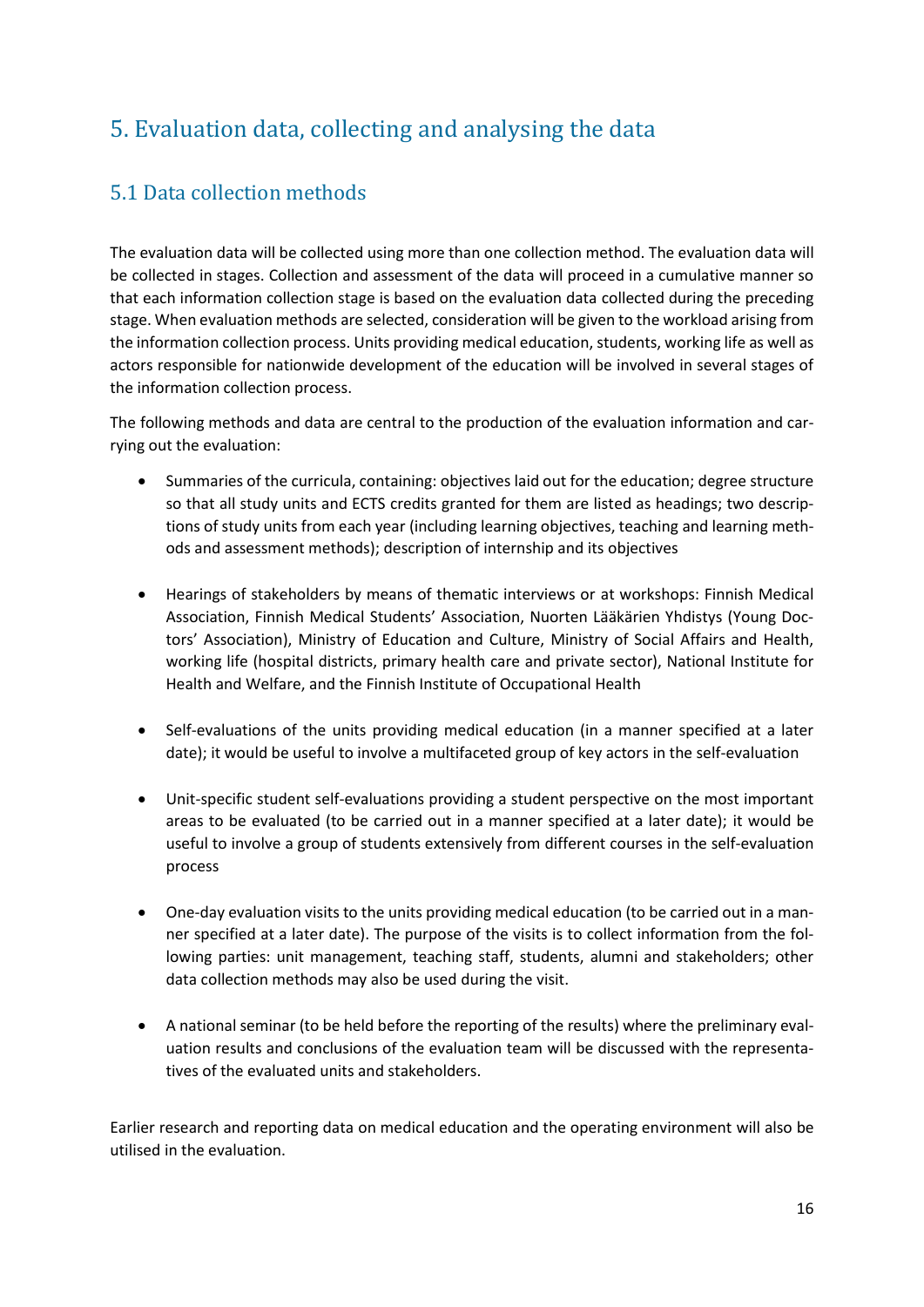The project plan may require a small number of clarifications to be made during the carrying out of the evaluation, for example in such areas as data collection and timetables. It has not been possible to consider all details during the planning stage and some of the decisions have been left to the implementation stage. If necessary, the project plan will be updated and made more specific during the project.

The evaluation will be carried out in English and for this reason the units providing medical education should deliver the data requested by FINEEC in English. The collection of all other data will also be in English.

### <span id="page-16-0"></span>5.2 Analysing the data and reporting the results

The evaluation team will be responsible for analysing the data and it will produce a final report on the basis of the analysis. The report, which will be in English, will be presented at the concluding seminar in spring 2018. All members of the evaluation team are jointly responsible for the report. The report and the conclusions of the evaluation must be based on the information produced, collected and documented during the evaluation.

All members of the evaluation team must take part in the analysis of the data and the writing of the report. Editing and finalising the report will be the responsibility of the chair of the evaluation team and the representatives of FINEEC supporting the work of the evaluation team.

In addition to the final report, the evaluation team will also supply each evaluated unit with written feedback on the strengths of the unit's education, its good practices and development recommendations.

## <span id="page-16-1"></span>6. Organisation and timetable of the evaluation project

### <span id="page-16-2"></span>6.1 Stages and preliminary timetable of the evaluation

The preliminary evaluation timetable, stages of the evaluation and the parties taking part in the process are described in Table 2. The data collection methods that are intended to be used at different stages of the evaluation are also described in Table 2. The evaluation team will decide on the practical implementation of the evaluation process and the definite timetable.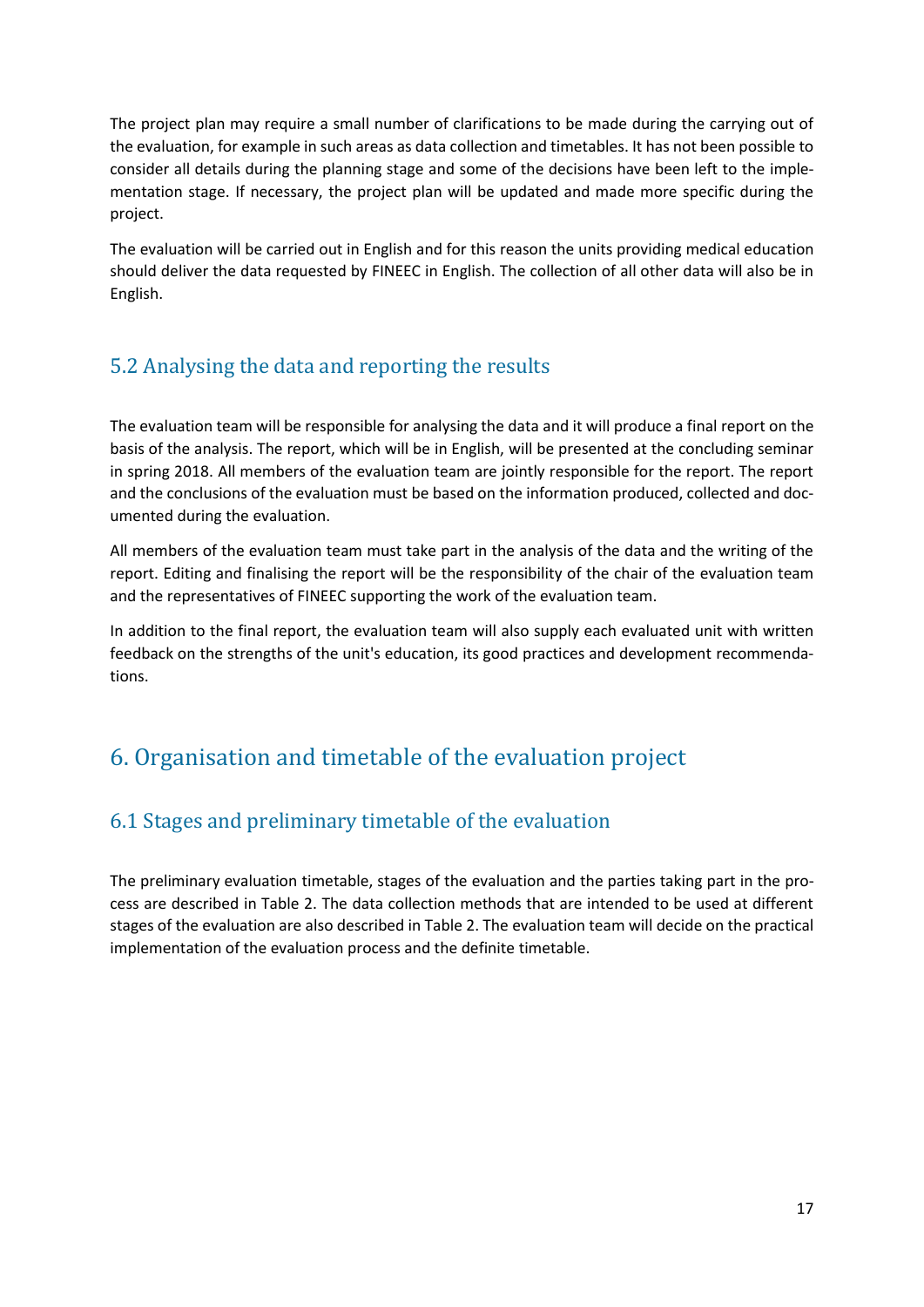Table 2. Stages of the evaluation of undergraduate medical education and preliminary project timetable

| <b>Collection of data stage 1</b>                                                                                 |                                                                                                                                                                                                                                                                                                                                                                                                                                                                                   |  |
|-------------------------------------------------------------------------------------------------------------------|-----------------------------------------------------------------------------------------------------------------------------------------------------------------------------------------------------------------------------------------------------------------------------------------------------------------------------------------------------------------------------------------------------------------------------------------------------------------------------------|--|
| <b>Collection of the curricula sum-</b><br>maries<br>April - May 2017                                             | <b>Target groups:</b><br>.Units providing medical educa-<br>tion                                                                                                                                                                                                                                                                                                                                                                                                                  |  |
| ⇕                                                                                                                 | ⇕                                                                                                                                                                                                                                                                                                                                                                                                                                                                                 |  |
| <b>Collection of data stage 2</b>                                                                                 |                                                                                                                                                                                                                                                                                                                                                                                                                                                                                   |  |
| Self-evaluations of the units<br>providing medical education                                                      | <b>Target groups:</b><br>.Units providing medical educa-<br>tion                                                                                                                                                                                                                                                                                                                                                                                                                  |  |
| Unit-specific student self-evalu-<br>ations                                                                       | •Units providing medical educa-<br>tion                                                                                                                                                                                                                                                                                                                                                                                                                                           |  |
| May - September 2017                                                                                              |                                                                                                                                                                                                                                                                                                                                                                                                                                                                                   |  |
| ⇕                                                                                                                 | ⇕                                                                                                                                                                                                                                                                                                                                                                                                                                                                                 |  |
|                                                                                                                   | <b>Collection of data stage 3</b>                                                                                                                                                                                                                                                                                                                                                                                                                                                 |  |
| Launch seminar / hearings of<br>stakeholders in thematic inter-<br>views or at workshops<br>June - September 2017 | .Units providing medical educa-<br>tion<br>.The Finnish Medical Associa-<br>tion, Finnish Medical Students'<br>Association, Nuorten Lääkärien<br>Yhdistys (Young Doctors' Associ-<br>ation), Ministry of Education and<br><b>Culture, Ministry of Social Affairs</b><br>and Health, employers (primary<br>health care, hospital districts,<br>private sector), National Institute<br>for Health and Welfare, and the<br><b>Finnish Institute of Occupational</b><br><b>Health</b> |  |
| $\mathbb T$                                                                                                       | Ֆ                                                                                                                                                                                                                                                                                                                                                                                                                                                                                 |  |
| <b>Collection of data stage 4</b>                                                                                 |                                                                                                                                                                                                                                                                                                                                                                                                                                                                                   |  |
| <b>Evaluation visits to universities</b>                                                                          | <b>Target groups:</b><br>.Units providing medical educa-<br>tion                                                                                                                                                                                                                                                                                                                                                                                                                  |  |

#### **Evaluation results and their utilisation**

#### **National seminar on preliminary evaluation results and conclusions**

•The preliminary evaluation results of the evaluation team will be discussed with the units providing medical education and with stakeholders.

#### **Unit-specific feedback**

•Written feedback on the unit's strengths and good practices as well as development recommendations.

#### **Final report and publishing the report**

•The final report will be published at a national seminar.

#### **Impact of the evaluation and using the evaluation information**

•In its final report, the evaluation team will submit a proposal on how the evaluation information can be used more effectively after the seminar where the report is published.

**Spring 2018**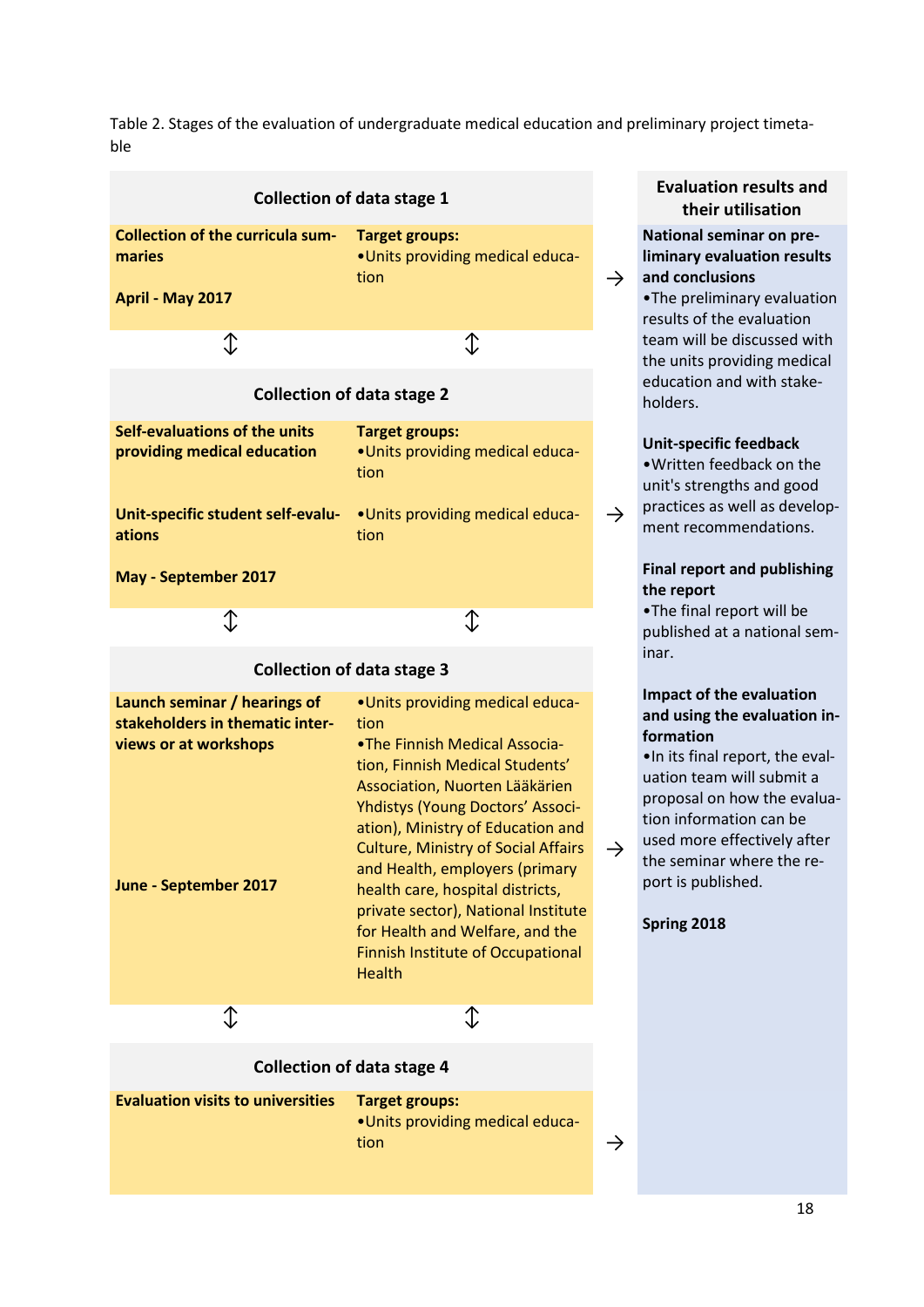#### **November - December 2017** • Unit management, teaching

staff, students, alumni, stakeholders.

During the final stages of the project, the impact of the evaluation and the use of the evaluation information will be promoted so that in its final report, the evaluation team will present a proposal on concrete measures, which will be based on the evaluation results. The proposed measures can be used as an instrument for conveying good practices in the evaluated areas to support the nationwide education development work and the implementation of the development recommendations.

For a more detailed timetable of the evaluation process, see Appendix 2.

#### <span id="page-18-0"></span>6.2 Evaluation team

HEEC will appoint an international evaluation team in spring 2017 to carry out the evaluation. The evaluation team will also have Finnish members possessing expertise in the Finnish system of undergraduate medical education. The evaluation team will have between five and six expert members who must possess versatile expertise in the area to be evaluated and in evaluation and research methods. The members of the evaluation team must

- have expertise in undergraduate medical education
- have evaluation expertise and experience
- have pedagogic expertise
- have expertise in the operating environment
- include a representative of working life
- include a student representative.

The evaluators must also be able to carry out the evaluation in an independent and objective manner, be willing and able to fully commit themselves to the evaluation work and be able to carry out the evaluation in English.

The evaluation team will decide on the practical implementation of the evaluation (application of evaluation methods, division of work between team members, etc.). The evaluation team will be responsible for the interpretation of the evaluation information and the preparation of unit-specific feedback and the final report. All members of the evaluation team will take part in the tasks listed above.

### <span id="page-18-1"></span>6.3 FINEEC project organisation

Two experts from FINEEC will be responsible for the practical implementation of the project in close cooperation with the evaluation team. The main task is to ensure the implementation of the project plan, provide the universities and stakeholders with information on the evaluation project and other project-related issues, organise the collection of the data and to take part in the preparation and editing of unit-specific feedback and the final report.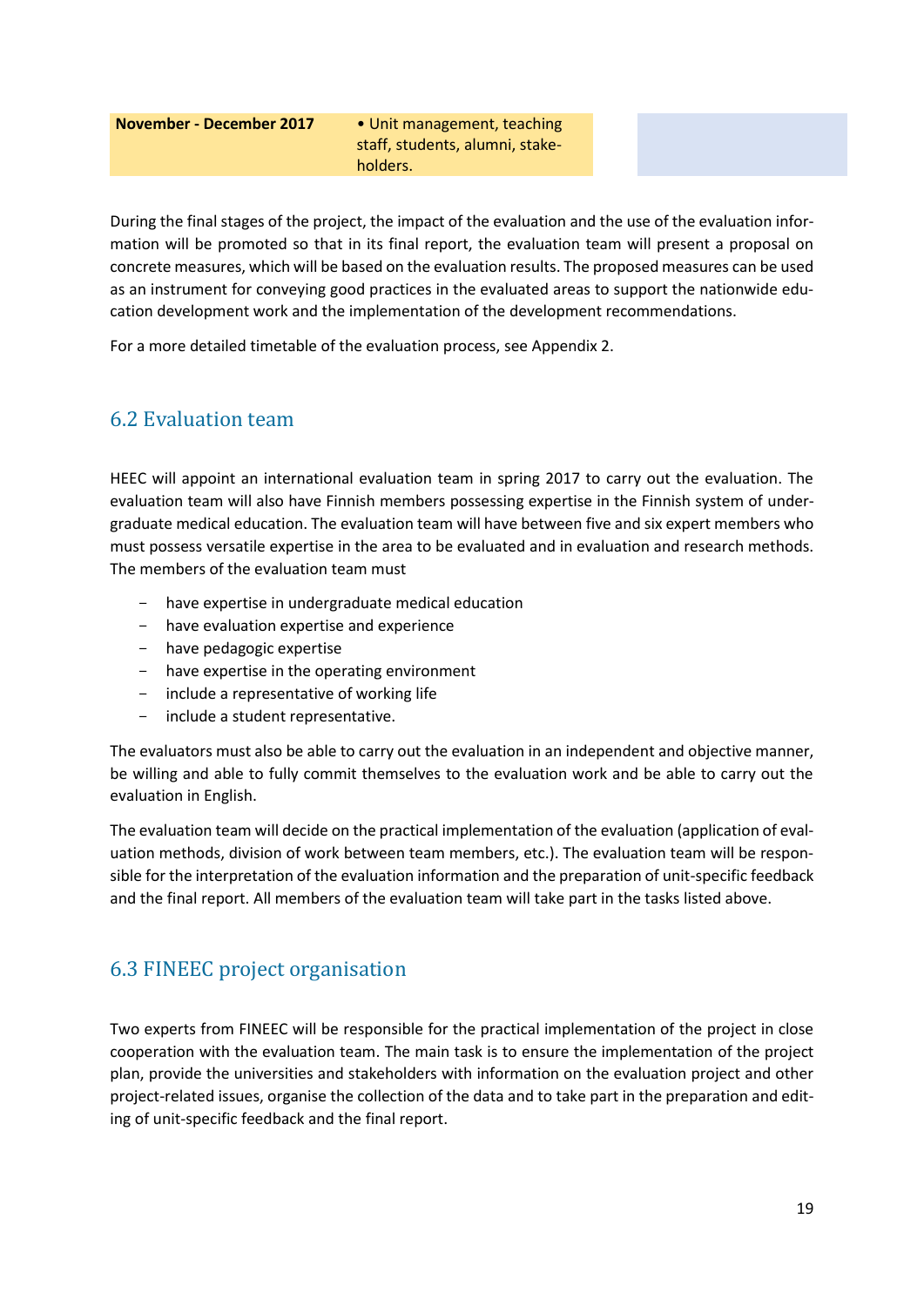## <span id="page-19-0"></span>7. Communications

The principles laid out in FINEEC's communications plan will be applied to the evaluation project. Units providing medical education, teachers, students, Ministry of Education and Culture, Ministry of Social Affairs and Health and a broad range of different stakeholders are the beneficiaries of the evaluation project. The contact persons in the universities will be kept up to date on the evaluation project and information will also be available on FINEEC's website. National-level events will be held at different stages of the project (launch seminar, stakeholder hearings and a workshop on the preliminary evaluation results). Information on the implementation of the evaluation and its results will also be presented at various events.

The final report on the evaluation results will be presented at the concluding seminar to which a broad range of different stakeholders will be invited. The report will be in English and it will contain Finnish and Swedish abstracts of the most important evaluation results. The evaluation results will be made available to the units providing medical education, parties responsible for steering the education and stakeholders. In addition to the final report, each unit evaluated by the team will be provided with written feedback. The evaluation team will prepare a proposal for concrete measures, which will be based on the evaluation results and included in the final report. The proposed measures will allow the evaluation information to be used for strengthening the impact of the evaluation.

Feedback from the units taking part in the evaluation and the evaluation team will be collected during the final stages of the project.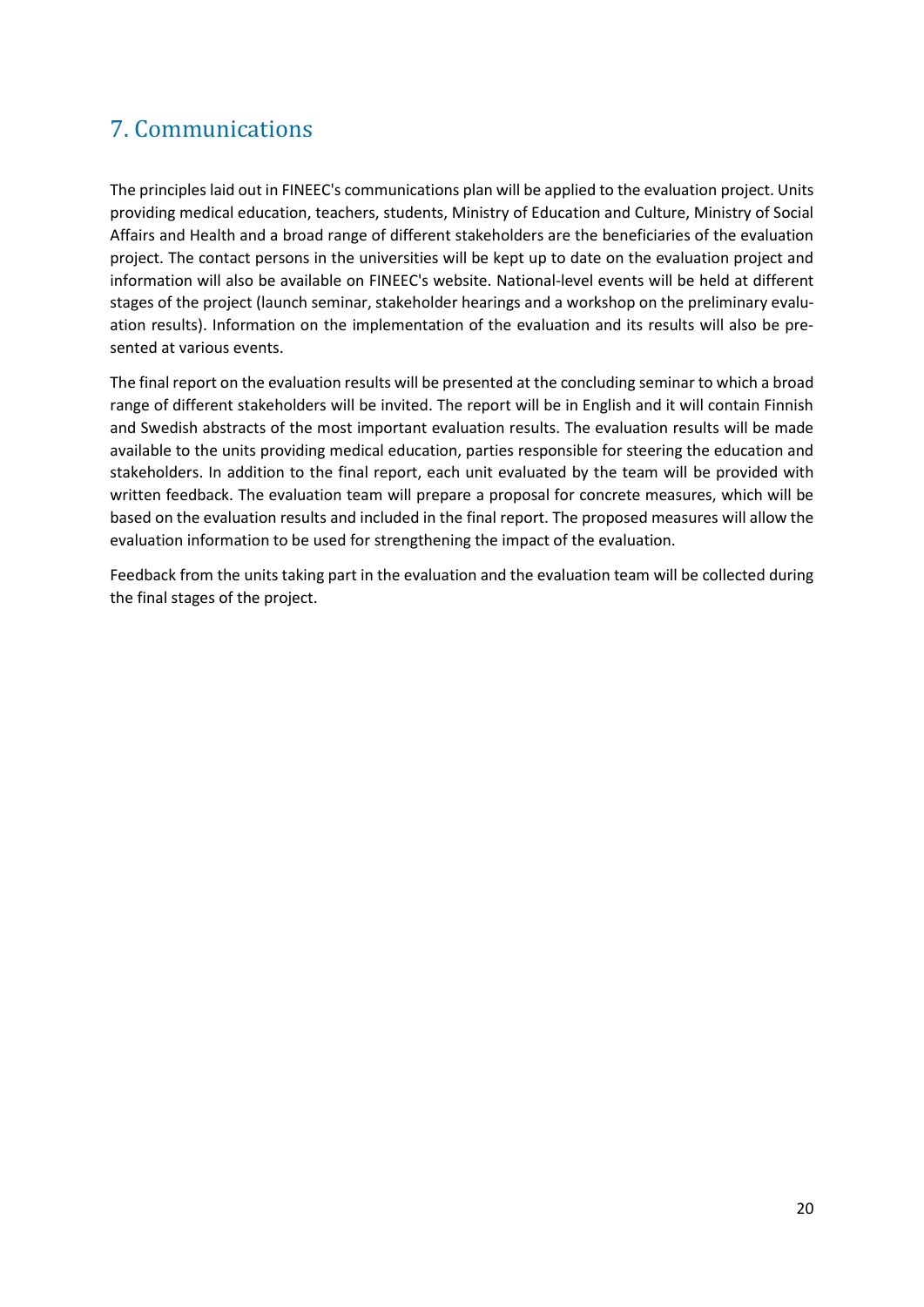### <span id="page-20-0"></span>Sources

Aarresaari 2015. The initial stages of the careers of graduates who received their higher university degrees in 2009. A compilation of the data collected in autumn 2014. 15 June 2015.

Decree on Health Care Professionals (564/1994).

Heikkilä TJ, Hyppölä H, Vänskä J., Aine T., Halila H., Kujala S., Virjo I., Sumanen M., Mattila K. Factors important in the choice of a medical career: a Finnish national study. BMC Medical Education; 2015;15:169.

Heikkilä TJ, Hyppölä H., Vänskä J., Halila H., Kujala S., Virjo I., Sumanen M., Kosunen E., Mattila K. What predicts doctors' satisfaction with their chosen medical specialty? A Finnish national study. BMC Medical Education 2016;16:125.

Hojat M., Zuckerman M. 2008. Personality and specialty interest in medical students. Med Teach 2008; 30:400–406.

Hyppölä H., Kumpusalo E., Neittaanmäki L., Mattila K., Virjo I., Kujala S., Luhtala R., Halila H. & Isokoski M. Becoming a doctor – was it the wrong career choice? Soc Sci Med 1998;47(9):1383–1387.

Knight LV, Mattick K. 2006. "When I first came here, I thought medicine was black and white": making sense of medicals students' ways of knowing. Soc Sci Med 2006;63:1084–1096.

National Education Evaluation Plan 2016-2019. Finnish Education Evaluation Centre 2016.

Association of Finnish Local and Regional Authorities 2017a. The information was retrieved on 30 January 2017 from [http://www.kunnat.net/fi/tietopankit/tilastot/aluejaot/kuntien-luku](http://www.kunnat.net/fi/tietopankit/tilastot/aluejaot/kuntien-lukumaara/Sivut/default.aspx)[maara/Sivut/default.aspx](http://www.kunnat.net/fi/tietopankit/tilastot/aluejaot/kuntien-lukumaara/Sivut/default.aspx)

Association of Finnish Local and Regional Authorities 2017b. The information was retrieved on 30 January 2017 from<http://www.kunnat.net/fi/kunnat/sairaanhoitopiirit/Sivut/default.aspx>

Act on Health Care Professionals (559/1994).

McHugh SM, Corrigan MA, Sheikh A., Lehane E., Broe P., Hill AD. A study of the factors influencing school-going students considering medical carers. Surgeon 2011;9(4):191–194.

Nieminen M. 2005. Eurooppa eläköityy eri tahtiin. Tilastokeskus. [http://www.stat.fi/tup/tietotren](http://www.stat.fi/tup/tietotrendit/tt_01_05_nieminen.html)[dit/tt\\_01\\_05\\_nieminen.html](http://www.stat.fi/tup/tietotrendit/tt_01_05_nieminen.html)

Finland, a land of solutions. Strategic Programme of the Government of Prime Minister Juha Sipilä, 29 May 2015. Government Publications 12/2015.

Sosiaali- ja terveysministeriö 2013. Erikois- ja erikoishammaslääkärikoulutuksen ohjauksen siirto opetus- ja kulttuuriministeriöstä sosiaali- ja terveysministeriöön. Sosiaali- ja terveysministeriön raportteja ja muistioita 2013:46.

Sosiaali- ja terveysministeriö 2014. Sote-tieto hyötykäyttöön -strategia 2020. [http://urn.fi/URN:ISBN:978-952-00-3548-8.](http://urn.fi/URN:ISBN:978-952-00-3548-8)

Sosiaali- ja terveysministeriö 2015. PHYSICIAN 2013. Questionnaire survey for physicians qualified during 2002–2011 (in Finnish, with English summary). Reports and memorandums of the Ministry of Social Affairs and Health 2015:12.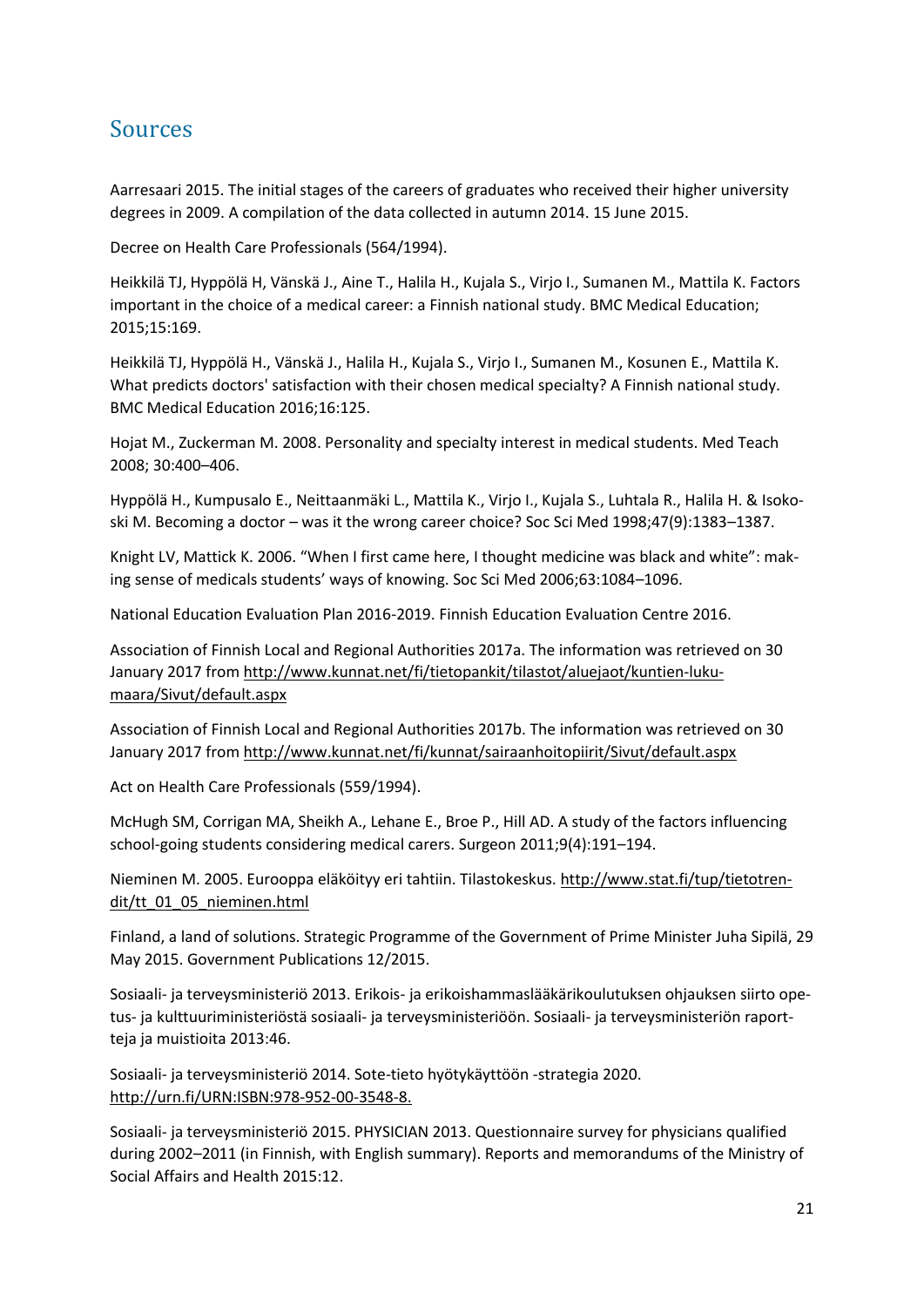Ministry of Social Affairs and Health 2016b. Assessment of the need for specialist training in medicine and dentistry until 2030 (in Finnish, with English summary). Reports and memorandums of the Ministry of Social Affairs and Health 2016:57.

Ministry of Social Affairs and Health 2016b. National programme for training medical and dental specialists 2017–2019 (in Finnish, with English summary). Reports and memorandums of the Ministry of Social Affairs and Health 2016:62.

Sumanen M., Vänskä J., Heikkilä T., Hyppölä H., Halila H., Kujala S., Kosunen E., Virjo I., Mattila K. Physician 2013. Questionnaire survey to physicians qualified during 2002–2011 (in Finnish, with English summary). Reports and memorandums of the Ministry of Social Affairs and Health 2015:12.

STM:n asetus erikoislääkäri- ja erikoishammaslääkärikoulutuksesta sekä yleislääketieteen erityiskoulutuksesta (56/2015).

STM:n asetus lääkäri- ja hammaslääkärikoulutuksen korvauksen perusteista vuonna 2016 (349/2016).

STM:n asetus lääkäri- ja hammaslääkärikoulutuksen korvauksiin ja yliopistotasoisen terveyden tutkimuksen rahoitukseen oikeutetuista palvelujen tuottajista (1125/2013).

Suomen Akatemia 2016. Tieteen tila 2016.

Suomen Lääkäriliitto 2014. Lääkärien ammatillisen kehittymisen ja täydennyskoulutuksen suuntaviivat – Lääkäriliiton suositus 10.4.2014.

Suomen Lääkäriliitto 2015. Lääkärit Suomessa – Tilastotietoja lääkäreistä ja terveydenhuollosta 2014.

Suomen Lääkäriliitto 2016. Lääkärit 2016.

Suomen yliopistot ry UNIFI 2015. Lääketieteen alan koulutuksen ja tutkimuksen rakenteellinen kehittäminen ja profilointi -hankkeen loppuraportti 28.2.2015.

Health Care Act 1326/2010.

Statistics Finland. Population. [http://www.tilastokeskus.fi/tup/suoluk/suoluk\\_vaesto.html](http://www.tilastokeskus.fi/tup/suoluk/suoluk_vaesto.html)

Vaidya NA, SIerles FS, Raida MD, Fakhoury FJ, Przybeck TR, Cloninger CR. Relationship Between Specialty Choice and Medical Student Temperament and Character Assessed With Cloninger Inventory. Teach Learn 2004;16:150–156.

Valtioneuvoston asetus Kansallisesta koulutuksen arviointikeskuksesta (1317/2013).

Government Decree on University Degrees (794/2004).

Valtioneuvoston asetus yliopistojen tutkinnoista annetun valtioneuvoston asetuksen 13 ja 14 §:n muuttamisesta (351/2011).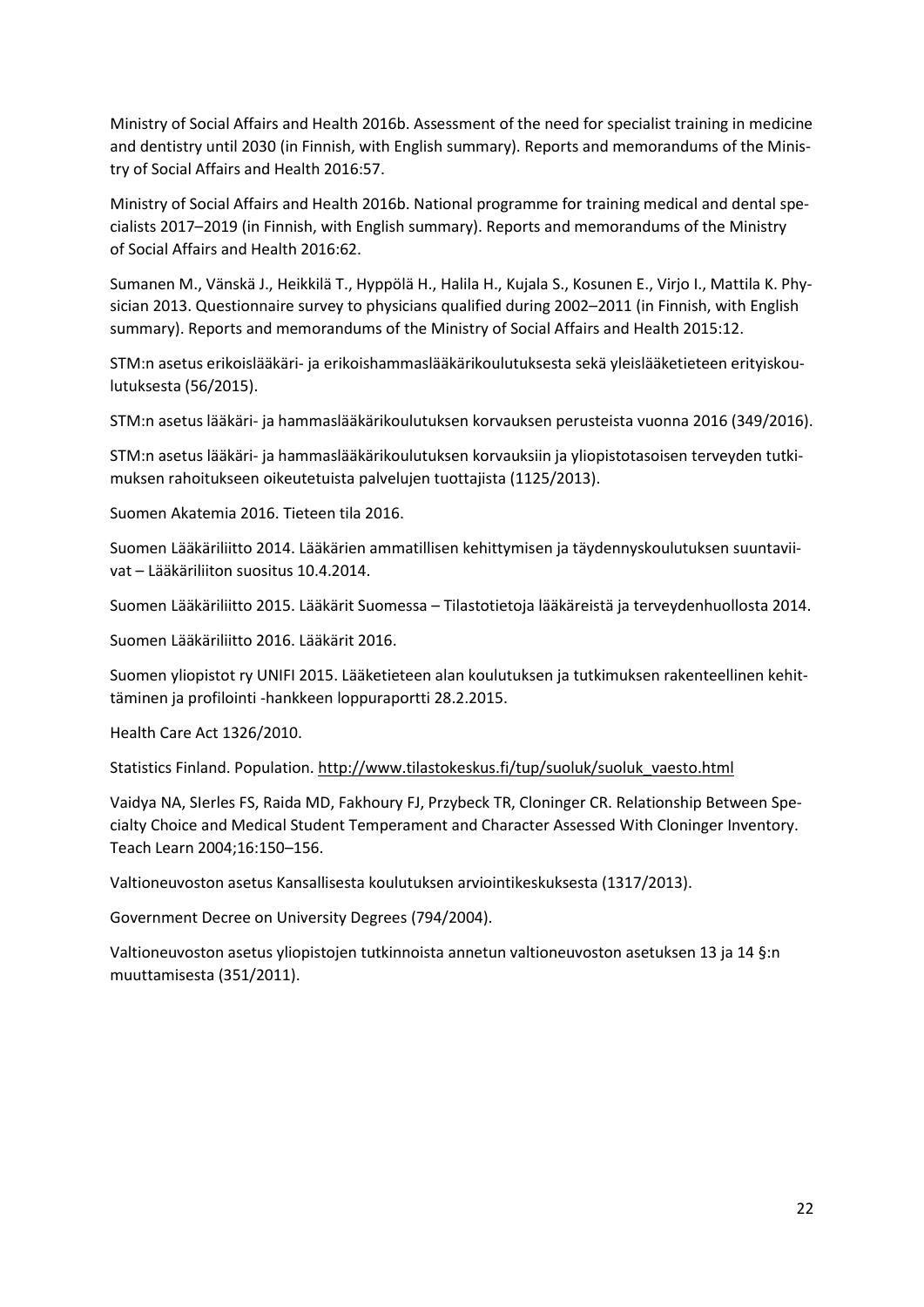## <span id="page-22-0"></span>Appendix 1. Finland's health care system

The Finnish health care system is based on health care provided at the municipal level and subsidised by the central government. In addition to the public sector, private companies also provide health care services. Finland has a broad range of health care organisations that provide both free and chargeable services.

**Steering** The *Ministry of Social Affairs and Health* is responsible for the steering of the health care system: It prepares legislation and steers its implementation, directs and guides the development of health care services and health care policy, defines health care policy guidelines, prepares key health care reforms and steers their implementation and coordination.

**Licenses and monitoring** *Regional State Administrative Agencies<sup>5</sup>* steer and supervise health care provided by the municipalities and the private sector and evaluate the availability and quality of the municipal basic services. They also issue private health care providers with licences. In cooperation with the municipalities, Regional State Administrative Agencies promote the development of health care services in accordance with national targets and the implementation of preventive health policy. The National Supervisory Authority for Welfare and Health *Valvira* steers, supervises and manages the administration of licences in social welfare and health care, alcohol administration and environmental health administration. Valvira and Regional State Administrative Agencies prepare joint supervision programmes detailing the division of work between Valvira and Regional State Administrative Agencies.

Municipalities are responsible for organising health care and they also provide most of the health care services. They may provide primary health care services on their own or establish joint municipal authorities with other municipalities. A municipality may also purchase health care services from other municipalities, organisations or private service providers. A *health centre* is the basic unit of the Finnish health care system. It may comprise several branch health centres and hospitals. A health centre has overall responsibility for primary health care. Central government subsidises the provision of the services by providing municipalities with central government transfers. The central government transfers are determined on the basis of the population of the municipality, age breakdown of the population, morbidity and a number of other factors. Municipalities may also charge fees for the use of the services. On 1 January 2017, there were 311 municipalities in Finland (Association of Finnish Local and Regional Authorities 2017a).

The Finnish health centres operate in a broad range of different sectors, which is also reflected in the work of the doctors employed by the health centres. They perform measures that in many other countries are the responsibility of specialists (such as the treatment of wounds and other minor surgical measures, cardiac stress tests, intestinal endoscopy and gynaecological examinations). In addition to medical consultation, health centres also provide wards for patients requiring nursing care, primary health care, maternity and other clinical services, school and student health care services, counselling for the aged, mental health services, screening and vaccinations. A number of health centres also provide specialist medical services.

l

<sup>5</sup> There are six Regional State Administrative Agencies in mainland Finland. The State Department of Åland serves as the Regional State Administrative Agency in Åland.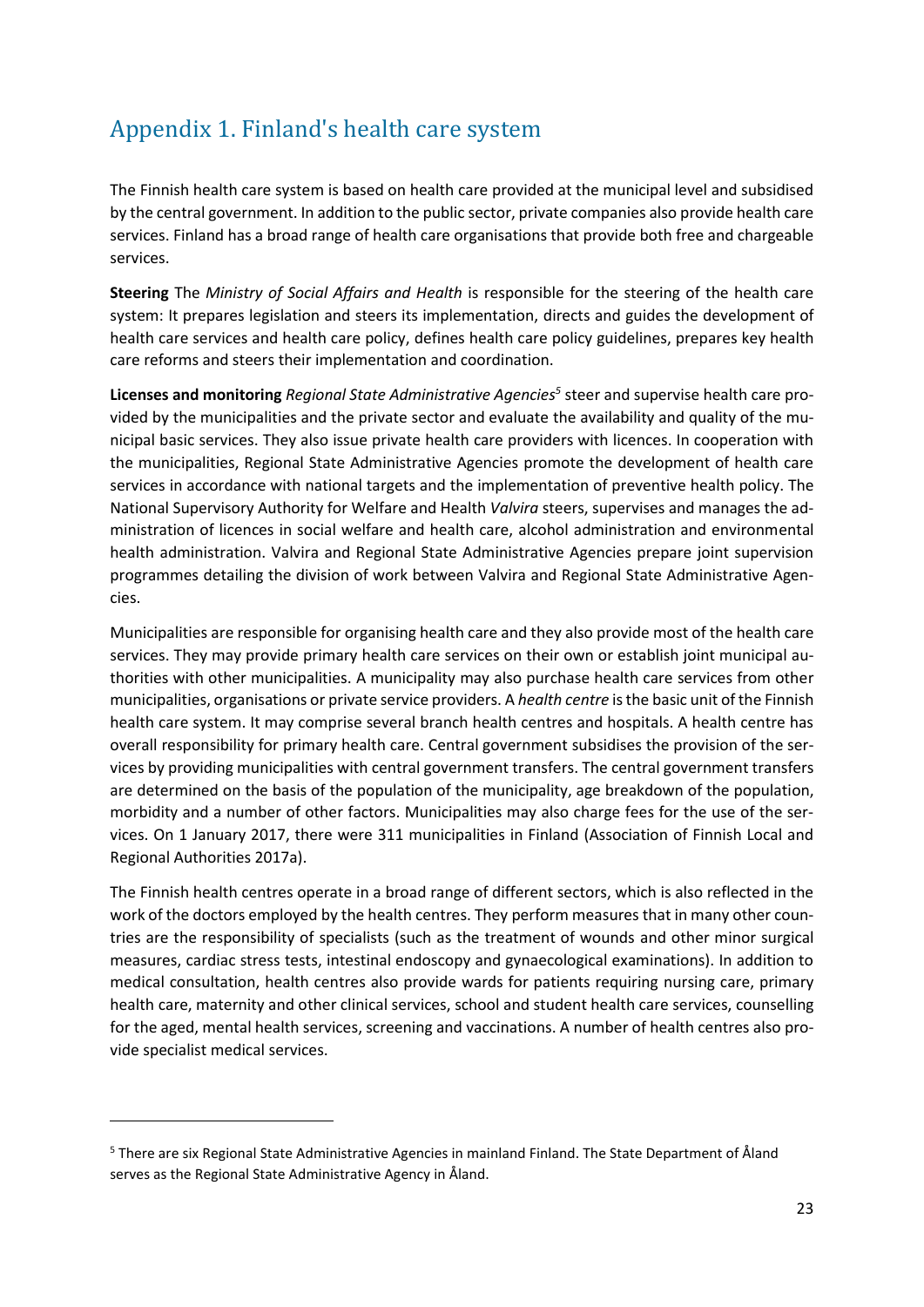The decisions on the scope, content and organisation of the services laid down in the law are made at the local level. The operations and services are mainly funded through local income tax. The most important public health and specialised health care services that municipalities must provide are specified in the law. However, there are no detailed legal provisions on the scope, content or organisation of the services.

**Hospital districts** *Hospital districts* comprised of municipalities are responsible for providing specialised health care in their areas. Each municipality must be a member of a health care district. The joint municipal authorities maintaining the hospital districts plan and develop specialised health care so that primary health care and specialised health care constitute a single system. The joint municipal authorities provide the specialised health care services that could not be properly provided as part of primary health care. The services must be based on unified medical and dental criteria. On 1 January 2017, there were 20 hospital districts in Finland (Association of Finnish Local and Regional Authorities 2017a). Highly specialised health care services are provided at five university hospitals on the basis of special responsibility areas across the boundaries of hospital districts. The division of Finland into special responsibility areas and the membership of each health care district in the special responsibility areas are specified by Government decree.

**Private services** Private service providers (companies, organisations and foundations) may sell their services to municipalities, joint municipal authorities or directly to individual customers. The share of companies and organisations in the provision of health care services has grown steadily in the 2000s. The Ministry of Social Affairs and Health is also responsible for the overall steering of the private services and for the legislation concerning the services.

A municipality may purchase private social welfare and health care services for specific customers. In that case, the customers will pay for the services as laid down in the law. Customers can also pay for the use of private services purchased by the municipality with service vouchers. A municipality or a joint municipal authority may decide whether to introduce a service voucher scheme and determine the services that it covers. Patients are entitled to partial reimbursement for the fees that they pay for using private medical and dental services. The reimbursements are provided under the national health insurance scheme and they are paid by Kela (the Social Insurance Institution of Finland).

**Occupational health care** Occupational health care supplements the service system of health centres and hospital districts. Finnish employers have a statutory obligation to provide their employees with preventive occupational health care. Employers may also provide their personnel with treatment at general practitioner level. In fact, occupational health care providers are responsible for a large proportion of the primary health care of Finland's working age population. Employers can purchase occupational health care services e.g. from municipal health centres or from private clinics. Under the law, Kela reimburses employers for the necessary and appropriate costs arising from the provision of occupational health care. Employees can use occupational health care services free of charge.